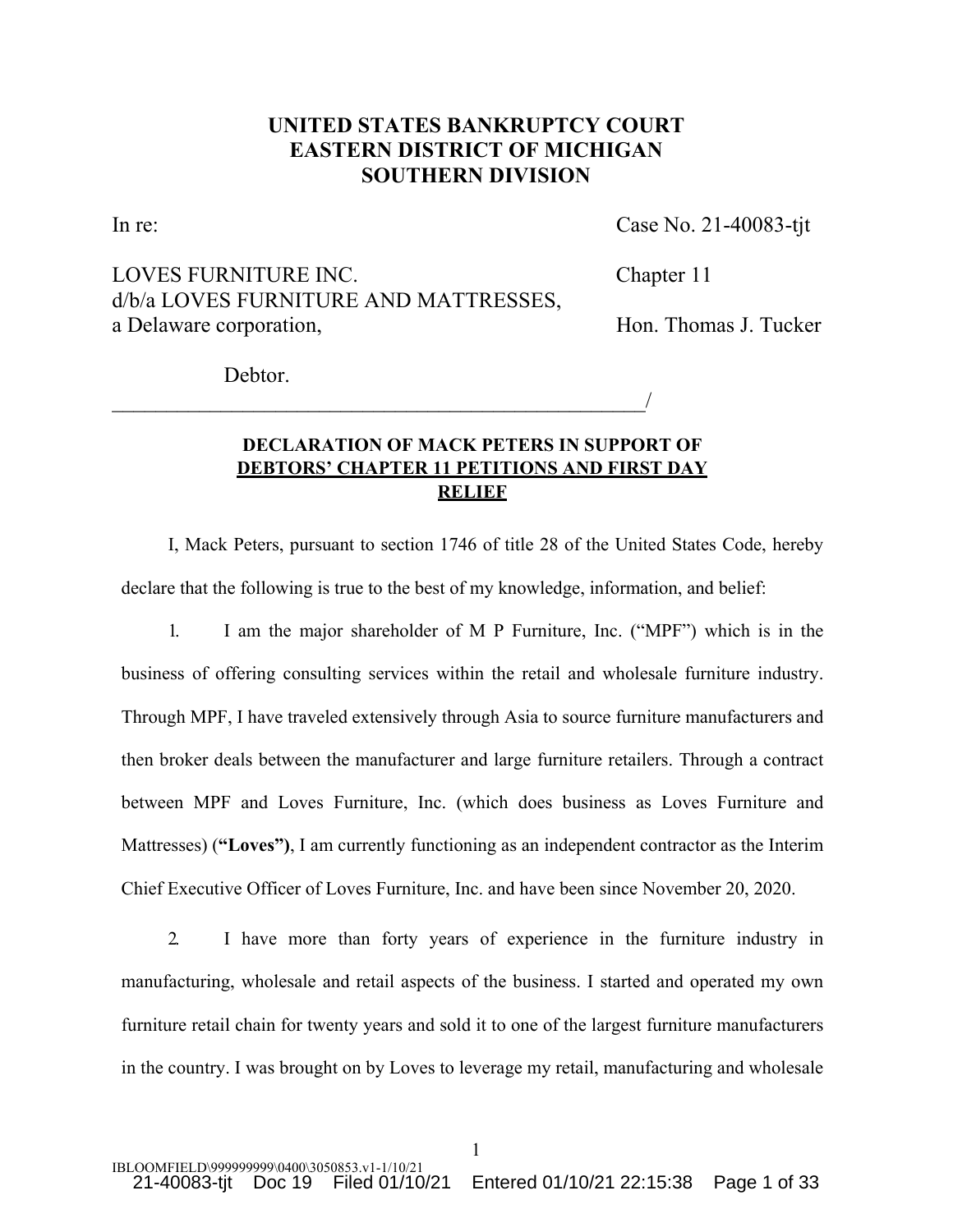experience to make Loves sustainable and profitable.

3. On December 26, 2020 Loves hired B. Riley Advisory Services ("B. Riley Advisory") and other consultants to further assist Loves in a potential restructuring of the business.

4. On January 6, 2021 (the "**Commencement Date**"), the Debtor commenced with this court (the "**Court**") a voluntary case under chapter 11 of title 11 of the United States Bankruptcy Code (the "**Bankruptcy Code**"). I am knowledgeable and familiar with Loves' day-to-day operations, business and financial affairs, books and records, and upon information and belief, the circumstances leading to the commencement of these chapter 11 cases.

5. I submit this declaration (this "**Declaration**") to assist the Court and parties in interest in understanding the events and circumstances that led to the commencement of these chapter 11 cases and in support of the motions and applications that the Debtor has filed with the Court, including the first day pleadings filed concurrently herewith (the "**First Day Pleadings**"). I am authorized to submit this Declaration on behalf of the Debtors. Except as otherwise indicated herein, the facts set forth in this Declaration are based upon my personal knowledge, my review of relevant documents, information provided to me by Loves' employees, advisors, or attorneys, or based upon my experience, knowledge, and information concerning Loves' operations and the retail furniture industry. If called upon to testify, I would testify competently to the facts set forth in this Declaration.

6. The Debtors have requested a variety of relief in the First Day Pleadings to minimize the adverse effects of the commencement of these chapter 11 cases. I am familiar with the contents of each First Day Pleading and I believe the relief sought therein is necessary for the Debtors to transition into chapter 11. I further believe that the relief requested in the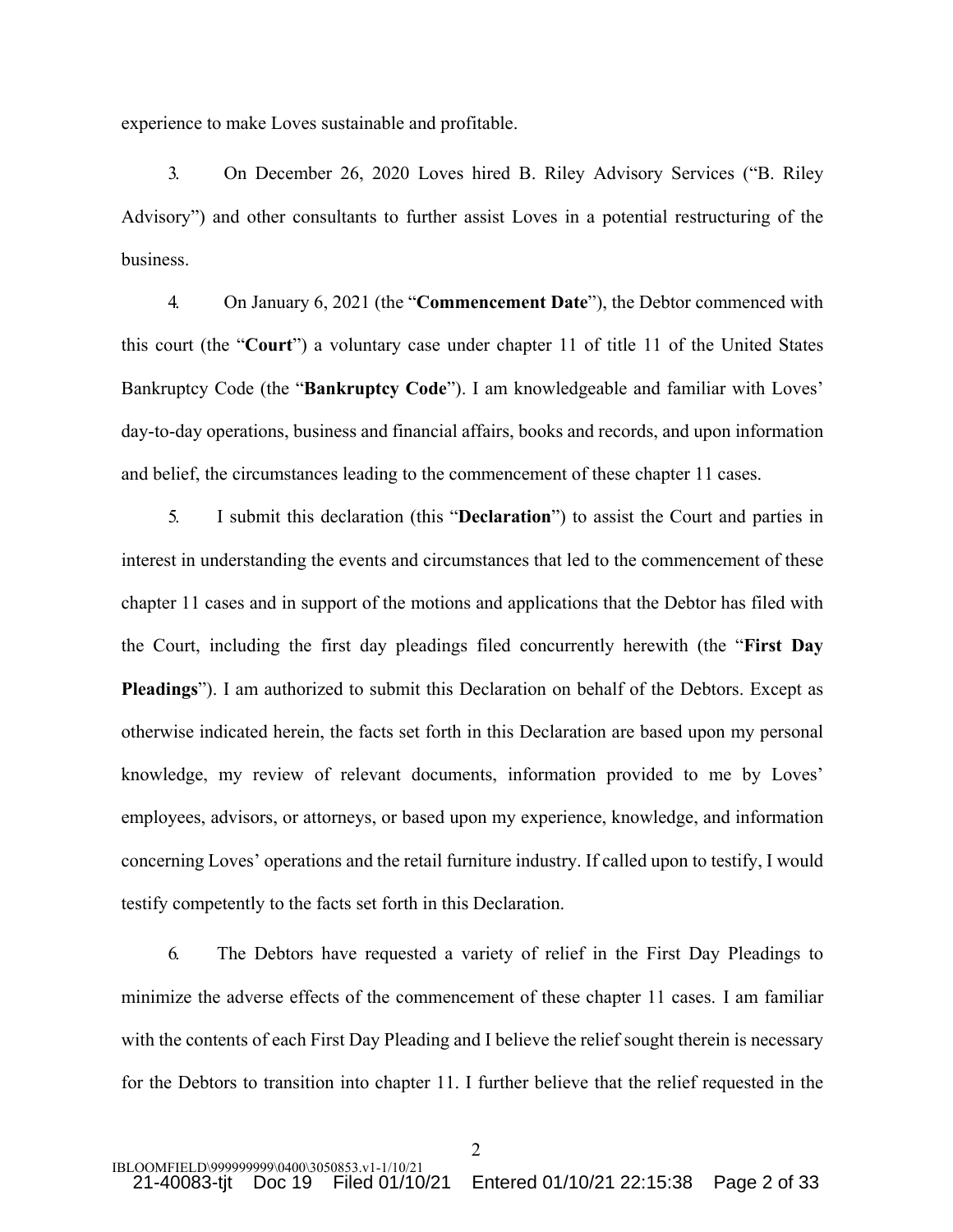First Day Pleadings will preserve the value of the Debtor's estate.

7. This Declaration focuses on matters directly relevant to the First Day Pleadings. However, additional history of Loves' is set forth in the Appendix to this Declaration.

## **I. Overview**

8. Loves Furniture Inc., d/b/a Loves Furniture and Mattresses is a Delaware corporation with its principal place of business in Macomb County Michigan. Loves' owner is US Assets, Inc. ("US Assets"), a Nevada corporation which is wholly owned by T & L Financial, Inc., which is 94.01% owned by Jeff Love a Texas resident. Additional background on Jeff Love and how he came to form Loves is detailed in the Appendix.

9. Initial financing for the venture was expected to come from contributions from US Assets supplemented by financing through STORE Capital, a major landlord of Loves retail locations.

10. The Debtor next built its management team. A first hire was Matthew Damiani ("**Damiani")** a former Vice President at Art Van who held a variety of operations roles with Art Van. Damiani also had been responsible for logistics for Staples for 15 years in a variety of positions. Damiani was hired as Loves' CEO on April 13, 2020.

### **Employees**

11. Loves' second hire, was its Director of Human Resources on April 13, 2020. The two worked together to obtain the talent that would be needed to create a start-up furniture company. At that point in time, Loves had no stores, no office, no phones or equipment and in the midst of a shut-down order due to the COVID-19 pandemic. Loves was created at the kitchen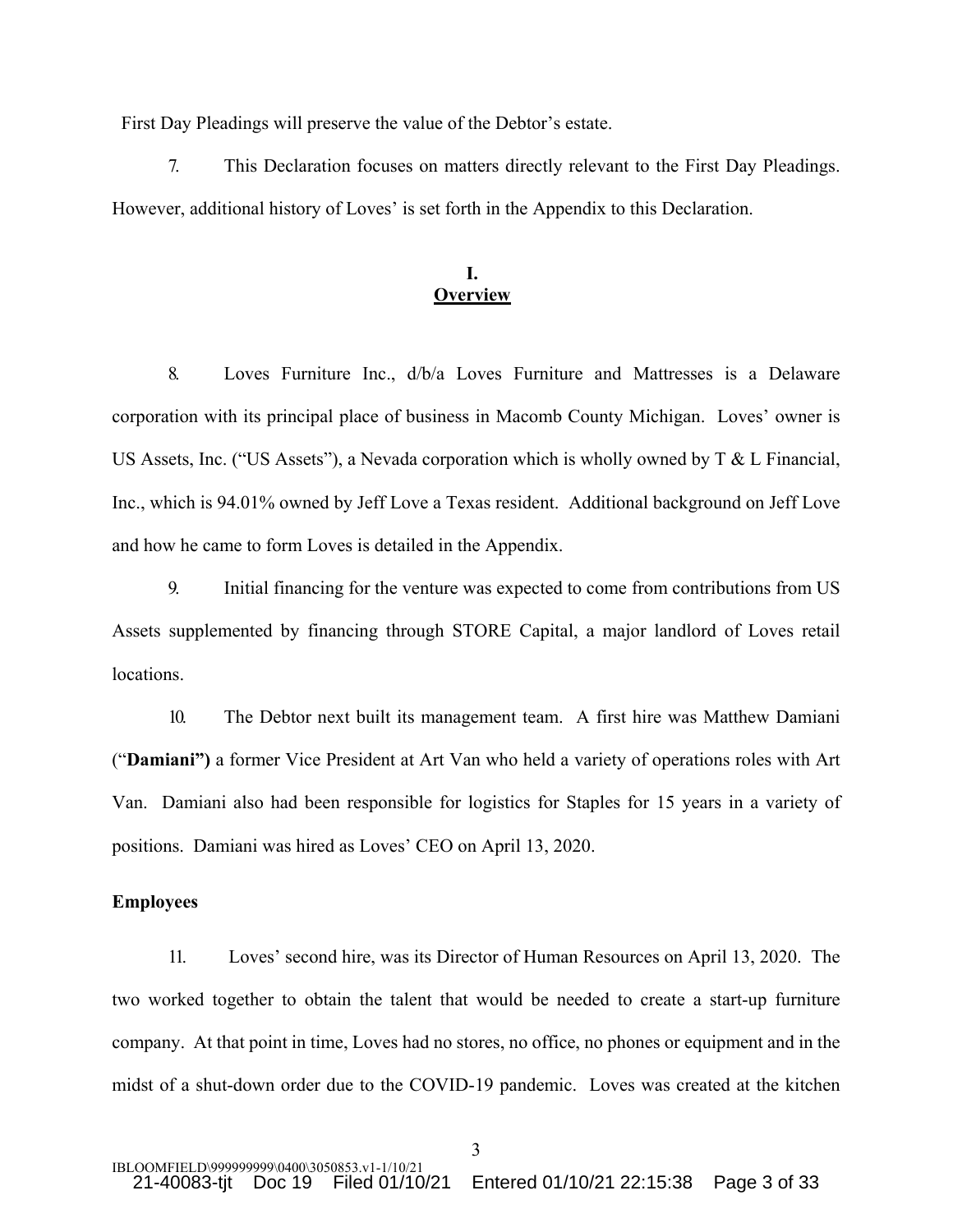tables of its first employees. More detail on the initial formation of Loves is available in the Appendix.

### **Loves Leased Properties and Associated Expenses**

12. On May 4, 2020, Loves entered into four master leases with STORE Capital for a total of twenty-three locations: Lease 1 for McMurray, Pittsburgh, Harrisburg, Leesburg, Altoona, Towson and Mt Pleasant) for \$4,989.152 per year; Lease 2 for Woodridge, Taylor, Portage, Saginaw, Petoskey, Royal Oak and Columbus for \$6,112,321 per year; Lease 3 for Port Huron, Bay City, Waterford and Warren South (8 Mile and Schoenherr) for \$2,680,478 per year and Lease 4 for Schaumberg, Shelby, Howell, Livonia and Burton for \$4,099,051 per year. The initial plan was to first open stores in Michigan and the Pittsburgh and Toledo metropolitan areas to start and eventually expand to cities such as Schaumberg, Woodridge, Columbus, Towson, Leesburg and Harrisburg. However, the leases for these locations were included in the lease bundles presented by STORE Capital. As part of the leases, STORE Capital leases provided Loves with \$2,760,000 in Tenant Improvement ("TI") dollars.

13. Likewise, on May 5, 2020, Loves executed a master lease with SCF RC Funding ("**Essential")** for properties formerly occupied by Art Van in Battle Creek, Muskegon, Westland and Ann Arbor. The annual rent for these locations was \$3,600,000 and Essential offered \$500,000 in TI.

14. Art Van left inventory at each of the STORE Capital and Essential locations. On May 4, 2020, Loves entered into an Asset Purchase Agreement (see Bankruptcy Case No. 20- 10553-CSS, 478-1 in the District of Delaware) for the inventory at these locations. This purchase was approved by the Bankruptcy Court in an May 8, 2020 order. STORE Capital loaned Loves the money to purchase the inventory which was secured by a promissory note dated May 1, 2020,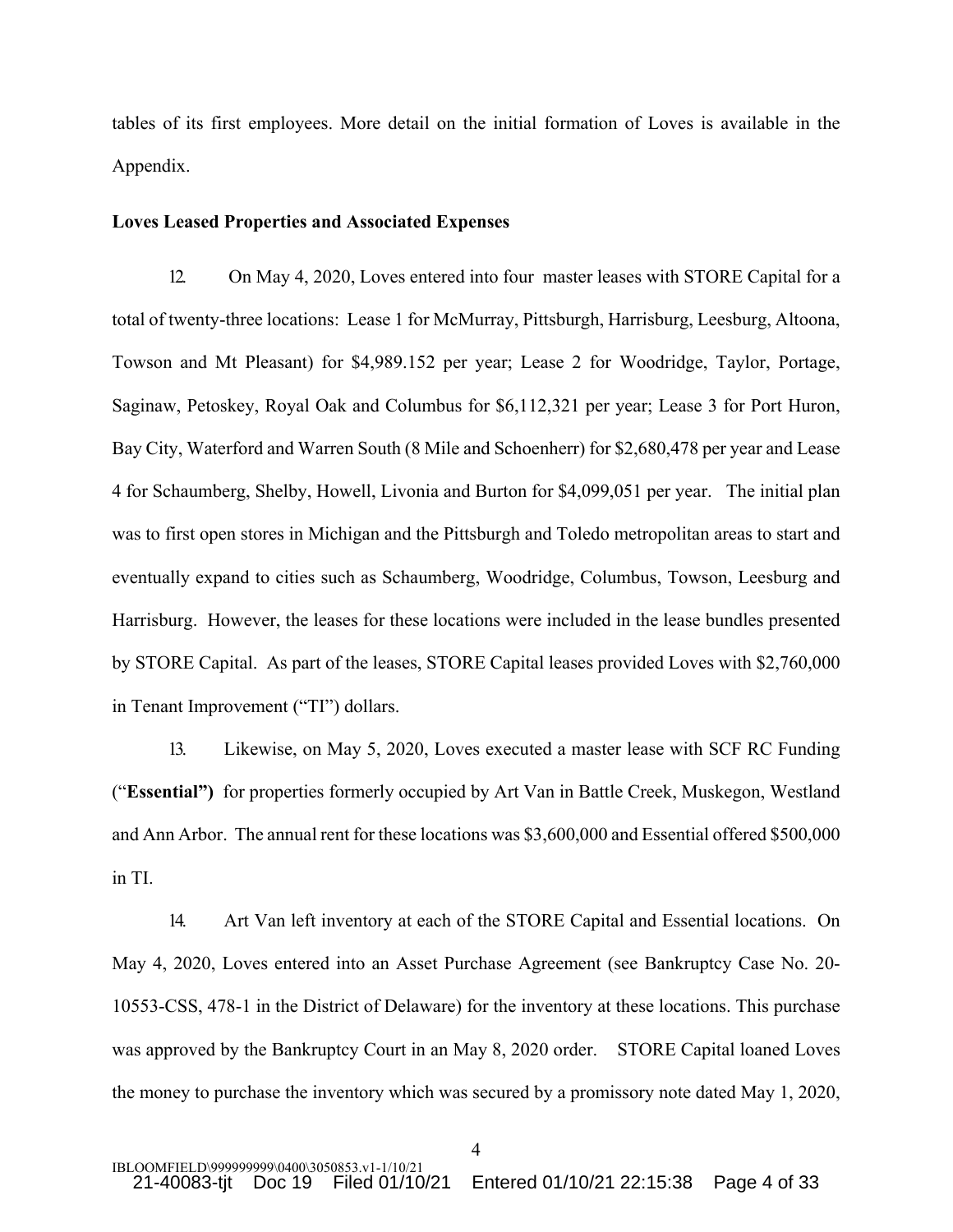in the amount of \$5,290,000. On May 28, 2020, Loves entered into an agreement with Planned Furniture Promotions ("PFP") to sell this inventory. Ultimately, Loves received approximately \$7,000,000 from the sale. In addition, to the amount received from the sale, PFP paid the rent, insurance, labor and other expenses for locations at which the sales were held during the term of the liquidation sales thereby eliminating the financial obligations to Loves.

15. At this time, Loves expanded its portfolio of location, as described in detail in the Appendix. This created further opportunity, but also capital requirements for the new enterprise.

16. Many of the Loves stores required updating had not been updated for many years. Some were out of code and needed significant work to obtain certificates of occupancy. Liquidation sales had been held on some of the premises prior to Loves obtaining the tenancy and were left damaged. In some locations, fixtures that should have remained in the stores had been ripped out causing additional damage. This created additional expense to repair damage, bring each location up to code, renovate each location, and install COVID-19-required barriers. The total cost of refurbishments was \$4,084,780, some of which remains unpaid as of the Petition Date.

17. Loves also incurred additional costs for the removal of the former Art Van external signage from each location and for the installation of new Loves signs. Some of these amounts remain unpaid as of the Petition Date.

#### **Inventory**

18. Loves Chief Merchandising Officer was hired on May 4, 2020. Loves focused on modern stylish furniture in a variety of price points, and an array of mattresses from top of the line Temperpedic, Stearns and Foster and SSB, to mid-market and value priced brands. Loves ordered a total assortment from 81 different manufacturers for an aggregate landed cost of more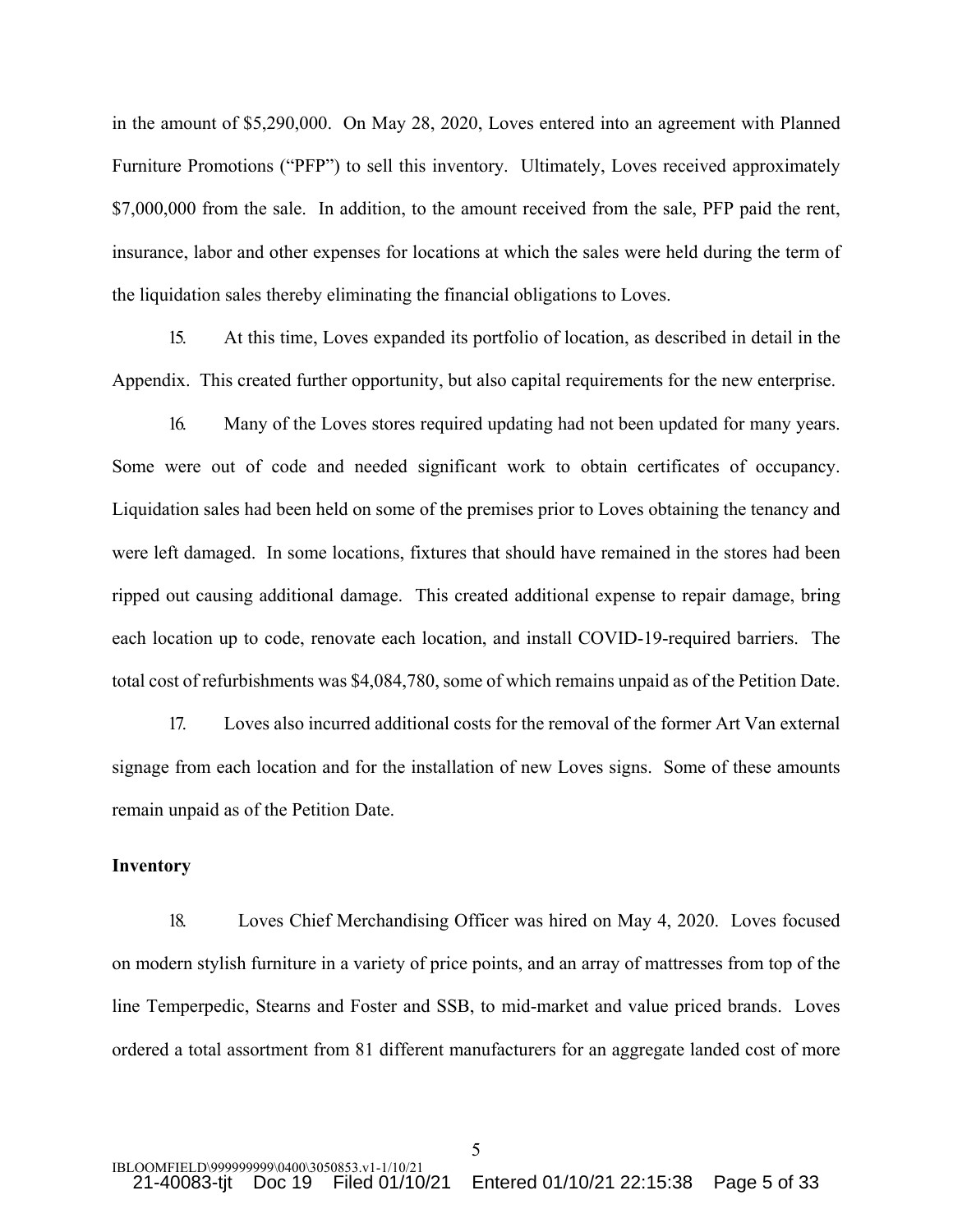than \$60,000,000 and received approximately \$38,000,000 of that. The rest was either canceled by the manufacturer due to non-payment or sold to another retailer.

19. Loves has paid approximately \$17,200,000 towards its inventory and approximately \$22,500,000 remains unpaid. Other inventory ordered has been reclaimed by vendors or sold to third parties.

20. Currently there is more than \$10,000,000 in inventory in the Loves Warehouse. There remains approximately \$6,400,000 in inventory in the twelve remaining stores.

#### **Warehousing and Delivery Issues**

21. As with most retail furniture companies, Loves store locations does not generally sell merchandise from the floor. Rather store locations display an assortment of goods available for purchase which would then be shipped to the customer from a centralized warehouse or delivered to the store for customer pick up. Issues with Warehousing and logistics related to Loves' opening and expansion are responsible for much of Loves' financial problems. Detail about these issues are contained in the Appendix.

22. As the Appendix explains in detail, the warehousing and logistics related to Loves' initial inventory and sales was disastrous, causing Loves loss of substantial sales and serious damage to Loves' reputation.

23. Loves opened its first seven stores on or about August 28, 2020. Initial feedback, including on social media, was positive: customers lauded the stores, the merchandise and the customer-centric method of selling. Reviews shortly turned negative as Loves experienced issues delivering retail inventory. As customer merchandise could not be located, frustrated customers canceled orders. This also resulted in negative comments related to Loves' ability to deliver merchandise on social media which also resulted in diminished traffic to the stores.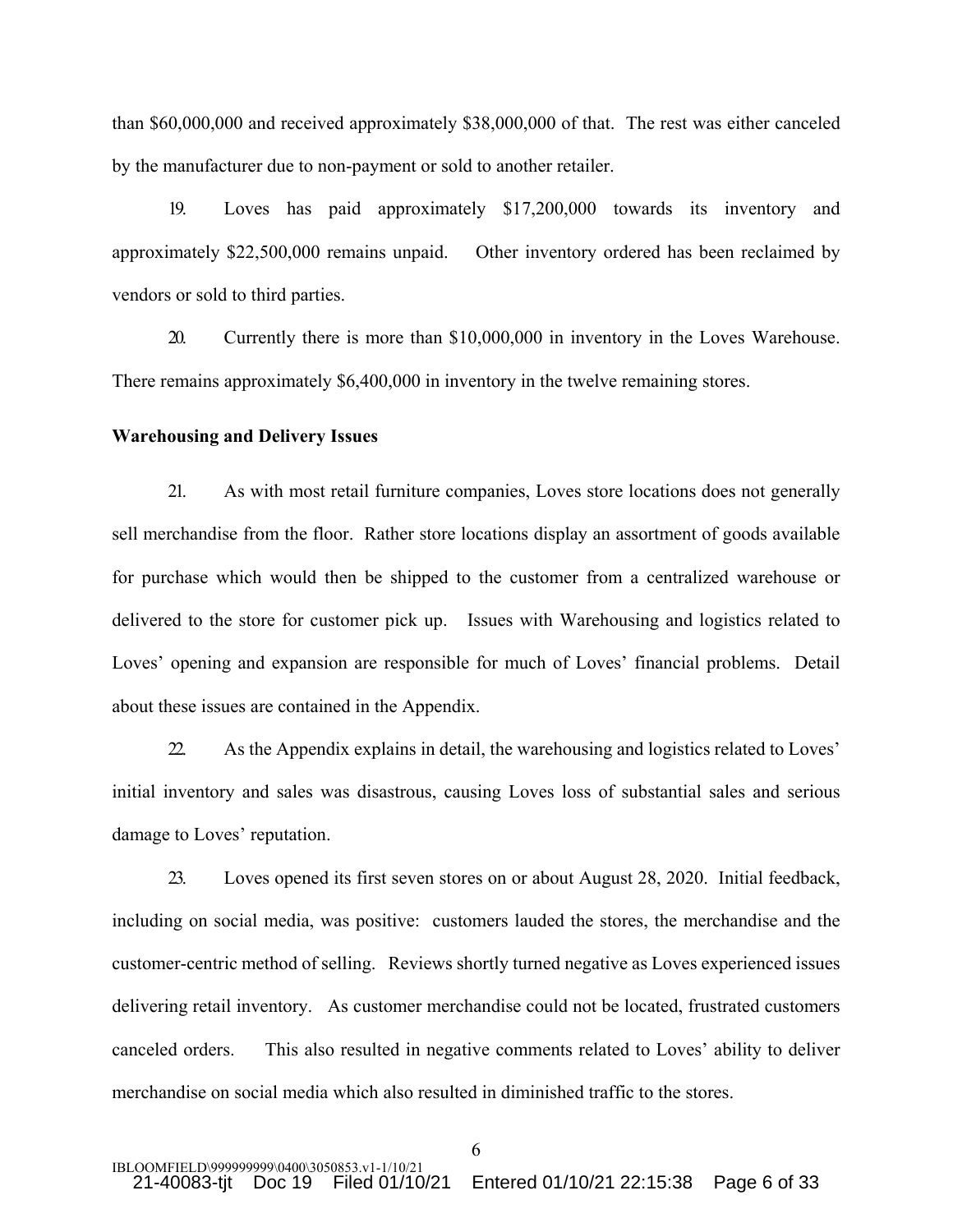24. Loves attempted to arrange for store-direct deliveries, however that did not alleviate the problem. For a customer to pick up goods from a store, the merchandise needed to be located in a warehouse and then delivered to the store. Often the inventory could not be located. If located but in multiple warehouses, Loves would be charged multiple shipping fees. Even if the inventory was in one place and could be located, there was a substantial cost for store delivery, reducing Loves' operating profit. Multiple "touches" increased damages with both no clarity as to where and when the damage was caused.

25. Loves' defective inventory and logistics system was also staggeringly expensive. To date, Loves has paid a total of \$8,310,227.83 to Penske alone. According to Penske, more than \$1,800,000 remains outstanding although the amount and Loves' liability to Penske is disputed.

26. Loves hoped that once it moved into a single warehouse and stocked each of its newly opened stores with initial merchandise, the warehouse would be more organized and that an accurate account of goods and their location would be realized. However, that was not the case.

27. Loves continued to pay Penske current plus a portion of arrears until December 4, 2020 when it did not have sufficient cash to make the full payment. On December 7, 2020, Penske provided notice that it would walk off the job and "would schedule the immediate sale of Loves' inventory" within the next 10 days if payment was not made immediately. Loves disputed the validity of Penske's claim that it possesses a warehousemen's lien on Loves' inventory but made a payment of \$401,000 the following day and Penske remained working.

28. Loves was dissatisfied with Penske's management of its warehouse for the reasons stated in this Declaration and the Appendix. However, Loves could not immediately terminate the contract because it would take an estimated 30 to 60 days for Love to relabel merchandise to convert from the Penske WMS to a new WMS provided by Storis.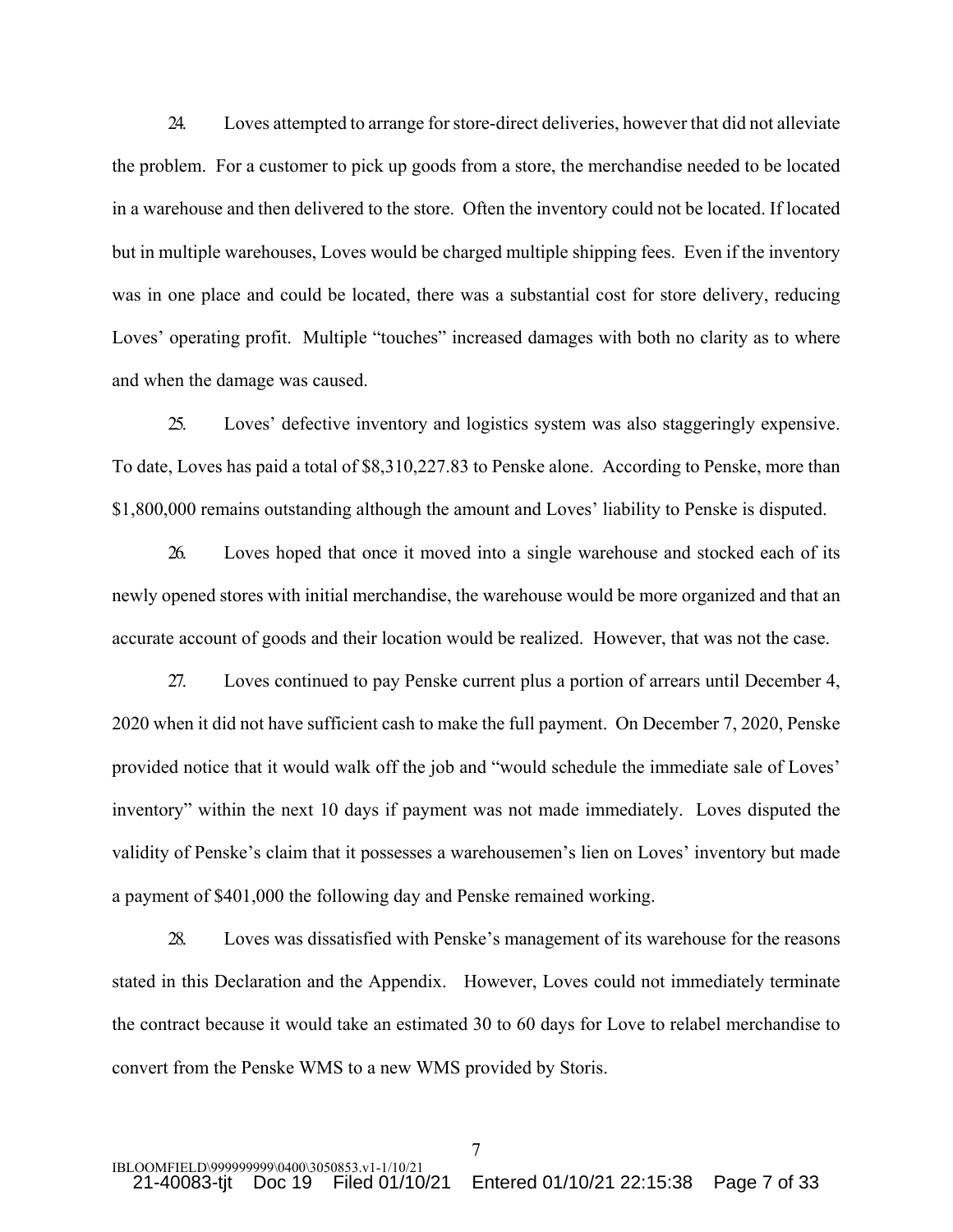29. In mid-December, Loves was a day late with its weekly payment to Penske. Loves and Penske verbally agreed to terminate their agreement effective January 31, 2021 pursuant to a termination agreement to be negotiated between the parties. The parties further agreed to payment schedules designed to pay Penske in full by January 31, 2021.

30. Loves made the payments due until December 28, 2020, when it did not have sufficient cash to make the arrears payment. Loves notified Penske that it was unable to remit the payment.

31. On December 29, 2020, at 3:00, Penske removed its employees and trucks and refused a request to permit Loves to use Penske's WMS to locate merchandise in the 1 million square foot warehouse to fulfill customer orders.

32. As a result, all customer deliveries which had not been pulled were suspended and Loves was required to cancel all further customer deliveries. This resulted in significant numbers of customer demands for refunds further negatively impacting Loves' available cash and the viability of its business.

33. On January 6, 2021, Penske filed suit against Loves for its past due balance. It also filed a Motion for Temporary Restraining Order and Emergency Hearing seeking to prevent Loves from moving or delivering items in its warehouse.

#### **Attempts to Restructure and Obtain Additional Financing**

34. By early November, and for the reasons set forth in this Declaration and the Appendix, Loves' debts were mounting. Although Loves solicited additional capital from a variety of sources, ultimately all attempts at additional financing failed. Short-term financing was obtained through merchant cash advances.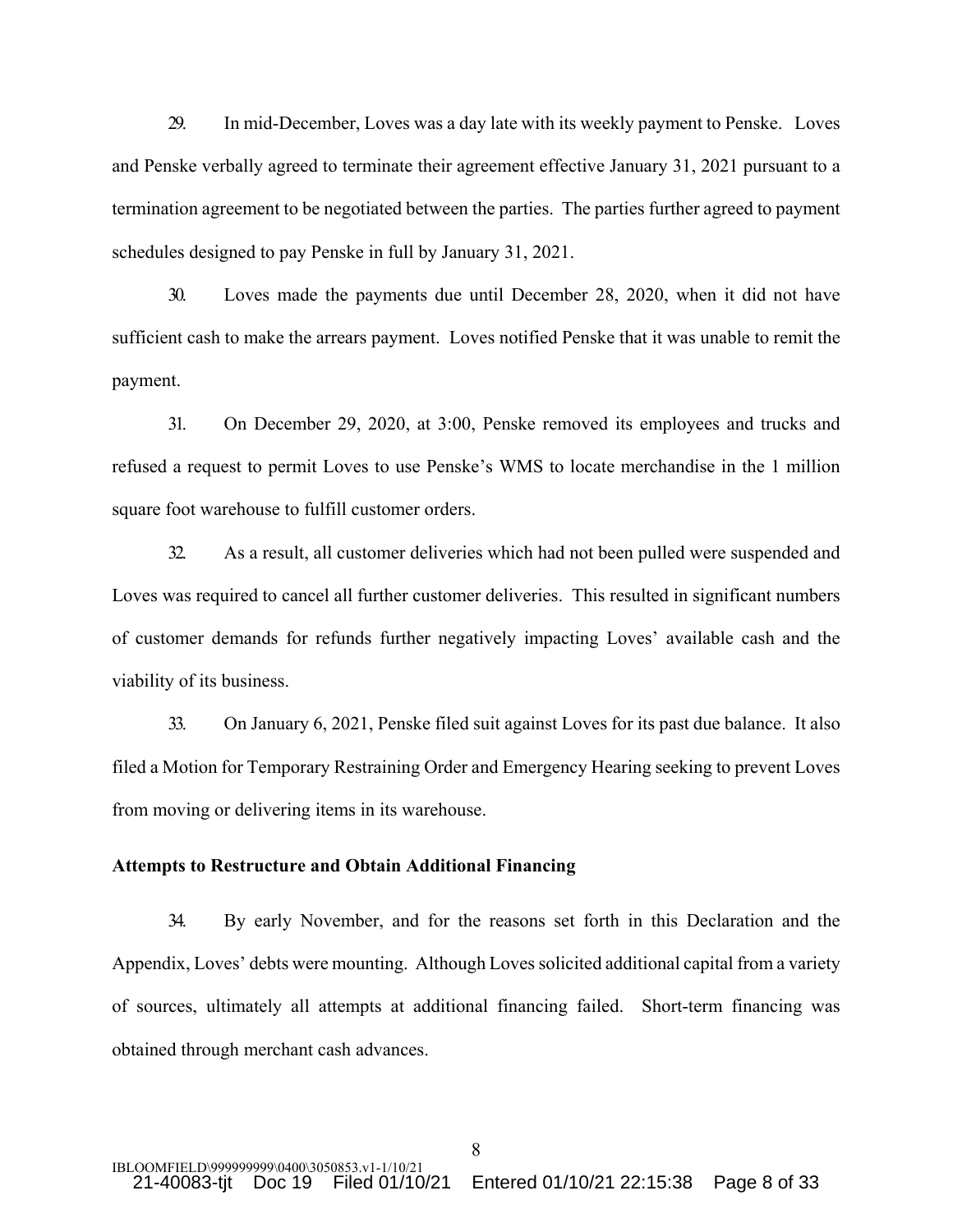35. Because of the expense of delivering goods to the Pennsylvania market from Loves' warehouse in Warren, Michigan, Loves exited the Pennsylvania market, by leasing its 5 stores to Levin Furniture. As part of this transaction, Loves obtained a termination of its leases for Pittsburgh, McMurray, Mt Pleasant Altoona and State College. Levin also purchased Loves' inventory at those locations, with the proceeds used to refund customer deposits on any goods not delivered.

36. Loves continued to explore ways to reduce its expenses and bring in additional income. Loves also looked at further refining its footprint to three major areas and consolidating stores within those areas. On or about December 3, 2020, an agreement was entered into with PFP, which had previously liquidated the Art Van inventory purchased by Loves from the Art Van bankruptcy estate, to liquidate the inventory at 13 Loves locations: Waterford, Livonia, Burton, Saginaw, Bay City, Muskegon, Port Huron, Petoskey, Dearborn and the three Youngstown-area stores. Under an agreement similar to the first PFP liquidation, PFP agreed to liquidate the inventory at these stores and became responsible for payment of rent, insurance, labor, advertising and other sale related expenses during the term of the sale. Profits under the agreement are shared between Loves and PFP.

37. The stores selected to remain open after December 3, 2020 were the largest stores and those that had historically high sales with previous retail tenants. The current operating Loves locations are: Shelby Twp., Taylor, Howell, Canton, Royal Oak, Warren North (14 Mile), Portage (Kalamazoo), Battle Creek, Grand Rapids, Comstock Park (Alpine), Jackson and Toledo.

38. With the reduction in the number of stores, Loves also reduced headcount to only those individuals needed to support a 12 store footprint. Those reductions were effective on December 21, 2020. Further reductions took place on January 7, 2021.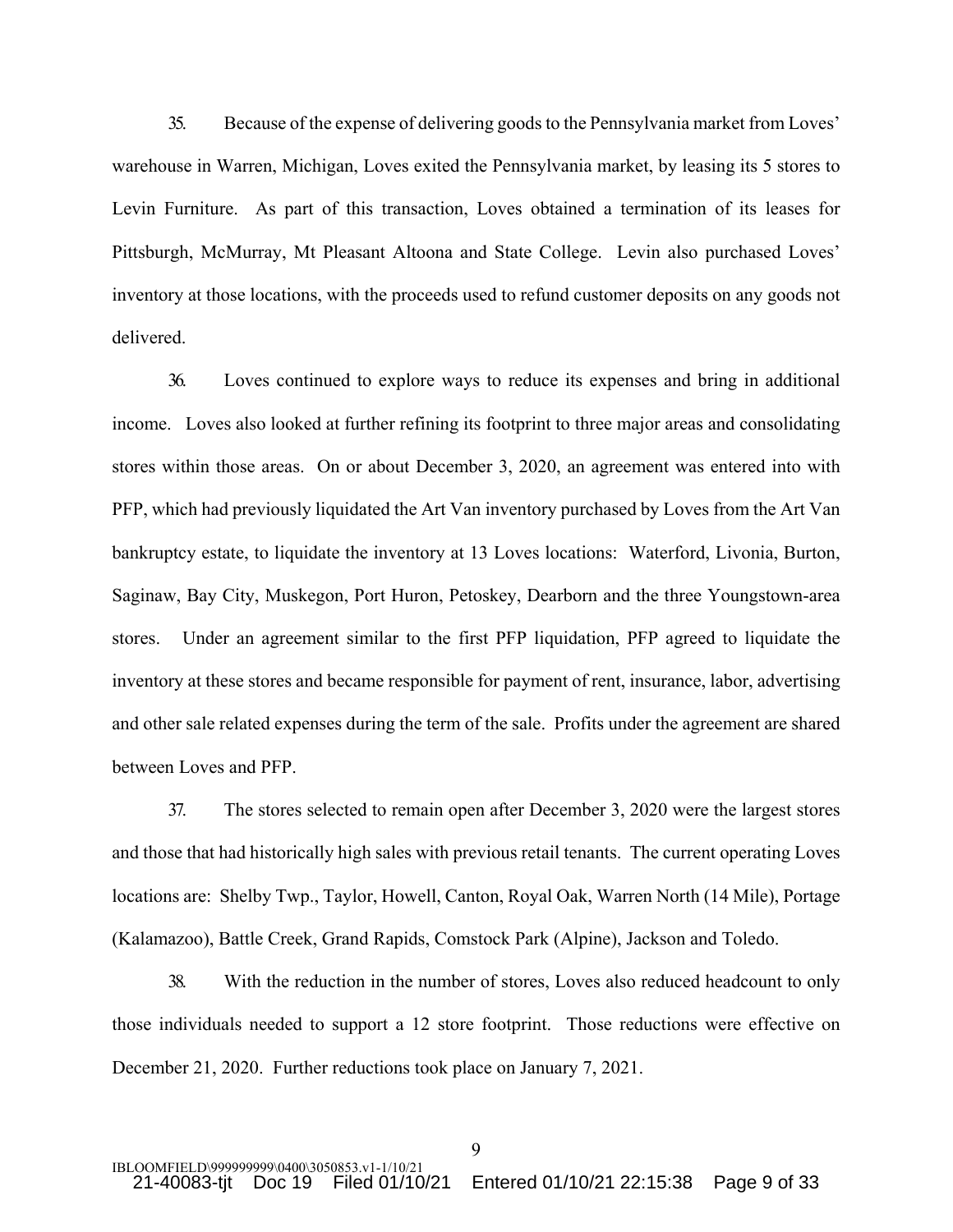## **PART II:**

## **FIRST DAY MOTIONS:**

A. Debtor's Emergency Motion For Entry of Interim Order Authorizing (A) Use of Cash Collateral Pursuant to 11 U.S.C. §363, (B) Permitting Use of Inventory Potentially Subject to Security Interests and Liens and Preventing Interference With Such Use, and (C) Granting of Superpriority Claims and Adequate Protection (the "Cash Collateral Motion")

39. The Debtor urgently requires use of cash collateral to maintain operations integral to the successful restructuring of the Debtor, for maximizing the value of the Debtor's estate, minimizing the claims against the Debtor pursuant to the provisions of chapter 11 of the Bankruptcy Code.

40. The Debtor's most valuable, and most liquid, asset is inventory. The success of the Debtor's Chapter 11 case depends on its ability to convert its inventory to cash to pay expenses of administration and to fund payments to creditors.

41. The Debtor's books and records show that its assets, as of the Petition Date, consist of the following in the approximate amounts listed:

| <b>CURRENT ASSETS</b>      |        |
|----------------------------|--------|
| Cash and Short-Term        | 50,000 |
| Investments                |        |
|                            |        |
| <b>Accounts Receivable</b> | 50,000 |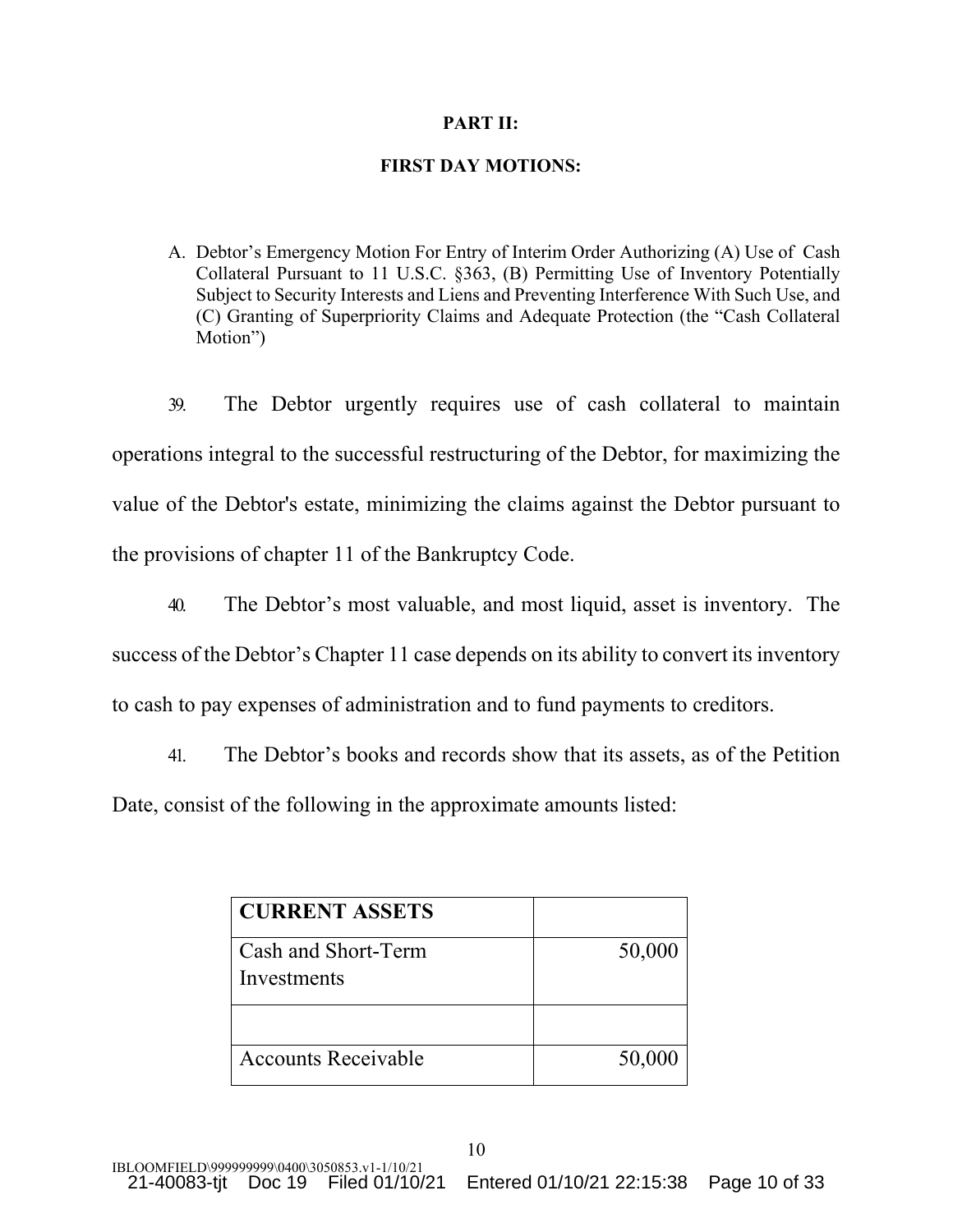| Inventories                 | 27,000,000                |
|-----------------------------|---------------------------|
| Prepaid Expenses and Others | 100,000                   |
| TOTAL CURRENT ASSETS        | $27,200,000$ <sup>1</sup> |
|                             |                           |
|                             |                           |
| PROPERTY AND                |                           |
| <b>EQUIPMENT</b>            |                           |
| Lease                       | 5,800,000                 |
| Improvements/Signage        |                           |
| Computer Software and       | 2,800,000                 |
| Hardware                    |                           |
| Fixtures                    | 2,900,000                 |
| Vehicles                    | 100,000                   |
|                             |                           |
| <b>LESS: ACCUMULATED</b>    | 200,000                   |
| <b>DEPRECIATION</b>         |                           |
| PROPERTY AND                | 11,400,000                |
| EQUIPMENT-                  |                           |
| NET                         |                           |
|                             |                           |
| <b>TOTAL ASSETS</b>         | <u>38,600,000</u>         |

42. As noted above, the inability to turn its inventory into cash is the major cause of the Debtor's bankruptcy.

43. The Debtor has too much inventory and too little cash to operate its

stores without an infusion of cash for inventory.

<sup>&</sup>lt;sup>1</sup> Currently the Debtor estimates it owns approximately \$27,000,000 of inventory. There is more than \$11,000,000 in inventory in the Loves Warren, Michigan warehouse and more than \$6,000,000 in inventory in the twelve remaining stores. The remaining inventory relates to liquidation sales initiated prior to the Petition Date and prepaid inventory not yet received by the Debtor.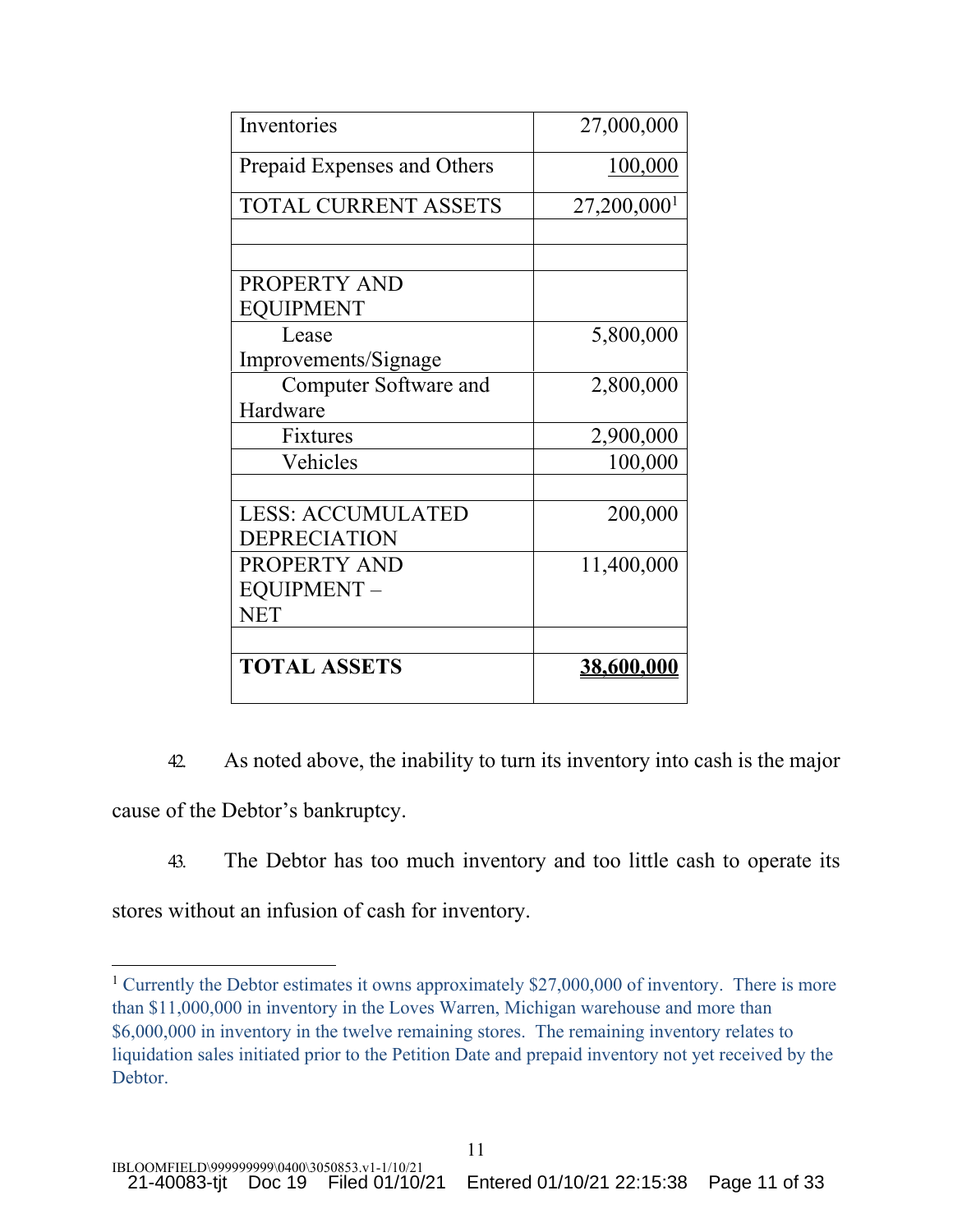44. To remedy this issue, and to fund its Chapter 11 case, on January 8, 2021, the Debtor expects to enter into a Sale Promotion Consulting Agreement (the "Consulting Agreement") with PFP which sets forth the terms of sales with PFP. Upon Court approval of the Consulting Agreement, PFP will pay the Debtor the sum of \$2,500,000, with additional compensation to the Debtor coming through the terms of the Consulting Agreement.

45. In addition, in connection with its sales at the Debtor's locations, PFP will pay operating expenses of the Debtor's business locations, including rent, insurance, utilities, advertising and other expenses as set forth in the Consulting Agreement. This will substantially reduce the cash burden on the estate.

46. All of the Debtor's inventory to be sold under the Consulting Agreement is cash collateral. Accordingly, to obtain the benefits of the Consulting Agreement, and to use the proceeds of the sales under the Consulting Agreement, the Debtor needs authority to use cash collateral The following is a list of the parties (the "Cash Collateral Secured Creditors") holding known existing liens against Debtor's cash collateral: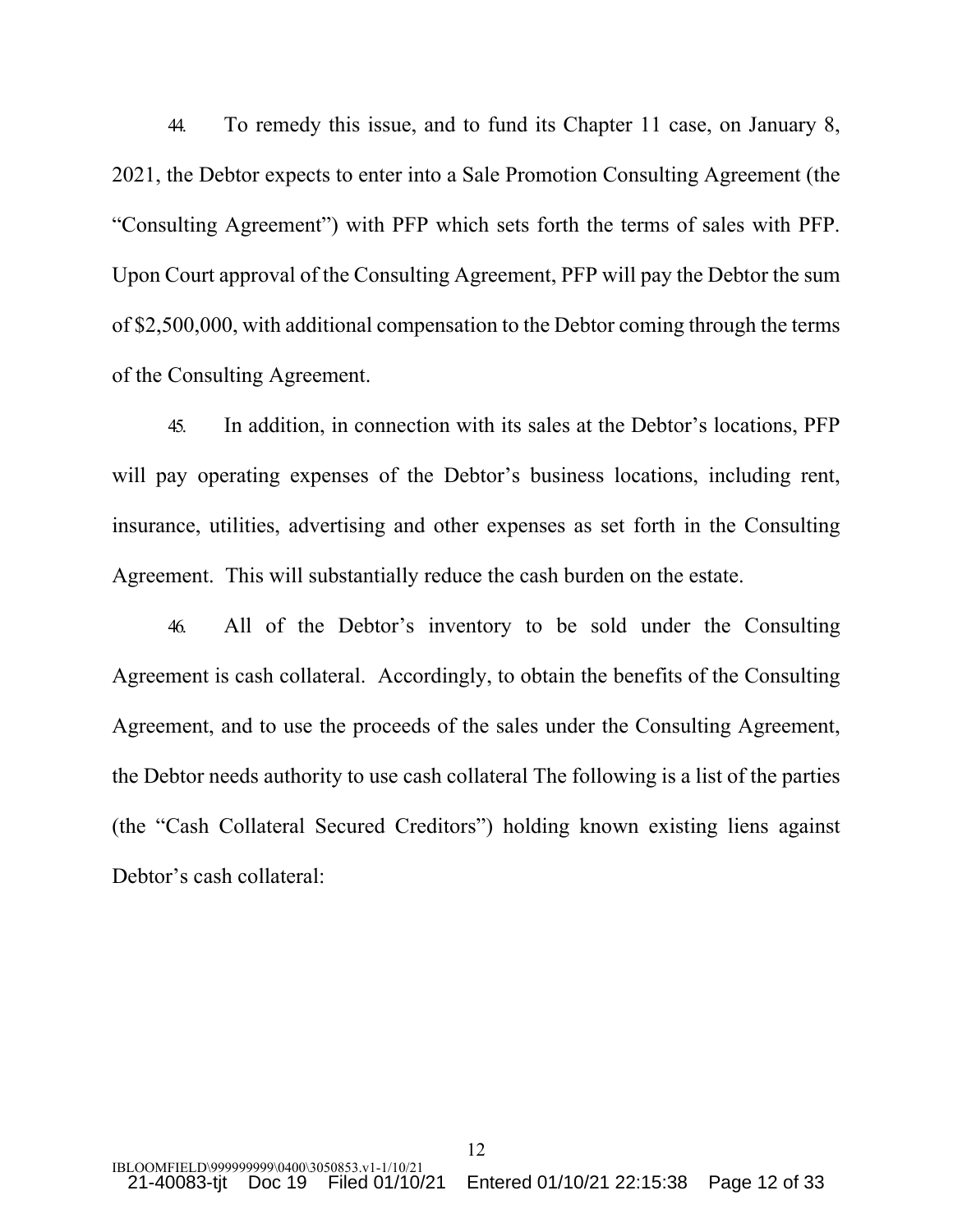| Creditor                                                               | Nature of                   | Cash Collateral                                                                                  | Amount <sup>2</sup> | Disputed?      |
|------------------------------------------------------------------------|-----------------------------|--------------------------------------------------------------------------------------------------|---------------------|----------------|
|                                                                        | Lien                        |                                                                                                  |                     |                |
| <b>Store Capital</b><br>Acquisitions,<br>LLC ("Store<br>Capital") $^3$ | Contractual                 | Substantially all<br>assets at locations<br>leased from Store<br>Capital (Exhibit<br>" $6-1"$    | \$1,273,000         | N <sub>o</sub> |
| Argyle Acres                                                           | Contractual                 | All assets used on<br>or related to<br>premises leased<br>from Argyle Acres<br>$(Exhibit "6-2")$ | \$23,628            | Yes            |
| A & R Properties                                                       | Landlord Lien<br>by Statute | Assets at locations<br>leased from A & R<br>Properties (Exhibit<br>" $6-3"$ )                    | \$72,443            | Yes            |
| Preferred<br>Furniture<br>Promotions<br>("PFP")                        | Contractual                 | Inventory,<br>purchase money<br>security interest on<br>any inventory<br>bought by PFP           | \$0                 | No.            |
| Toronto<br><b>Dominion Bank</b>                                        | Contractual                 | Accounts due from<br><b>Toronto Dominion</b><br>Bank (Setoff<br>Rights)                          | \$0                 | N <sub>o</sub> |
| Penske Logistics                                                       | Warehouse<br>Lien           | Inventory located<br>at the Debtor's                                                             | \$1,608,893         | Yes            |

<sup>&</sup>lt;sup>2</sup> To the best of Debtor's knowledge, these are amounts owed as of the Petition Date.

<sup>&</sup>lt;sup>3</sup> Store Capital may have also used the following names: Store Master Funding XII, LLC, Store SPE AVF I – 2017-1, LLC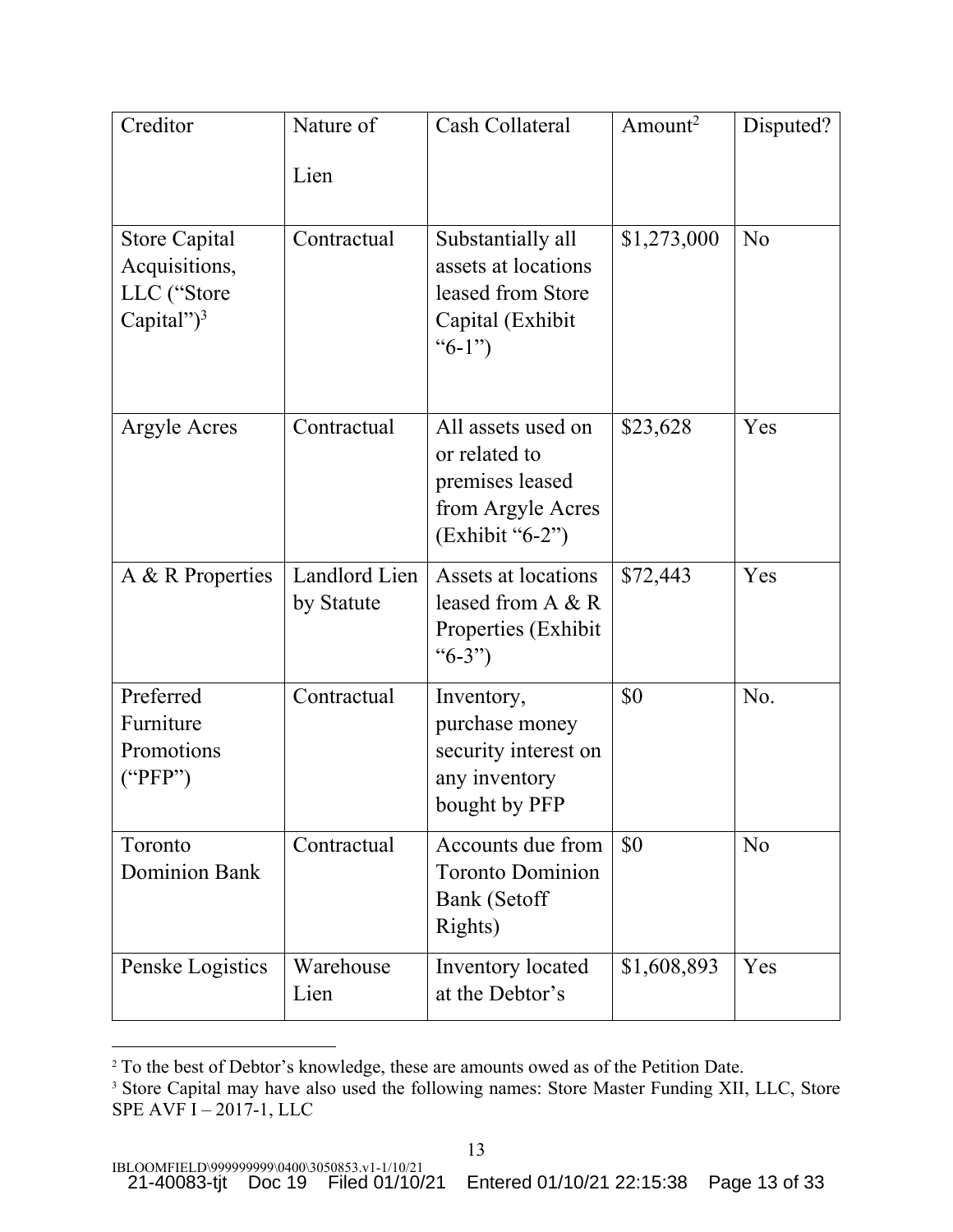|                             |                | warehouse<br>location.                                |                |                |
|-----------------------------|----------------|-------------------------------------------------------|----------------|----------------|
| Kuehn and Nagel             | Carrier's Lien | Inventory being<br>shipped through<br>Kuehn and Nagel | $$2,970,817^4$ | N <sub>o</sub> |
| Westwood<br>Capital Funding | Contractual    | All assets,<br>including<br>inventory and<br>accounts | \$603,470      | N <sub>o</sub> |

47. As adequate protection of liens against the Debtor's inventory, the Debtor is offering replacement liens to the same extent, and with the same priority as existed on the Petition Date for all Cash Collateral Secured Creditors.

48. Replacement liens will provide the Cash Collateral Secured Creditors with liens on the proceeds of the sale of inventory. The Cash Collateral Secured Creditors bargained to be paid in cash, not in furniture. If the Debtor is not able to sell their Cash Collateral and to use the proceeds to fund this case and pay creditors, its only option will be pay the Cash Collateral Secured Creditors by turning over inventory collateral with a value sufficient to pay such Cash Collateral Secured Creditors' claims.

49. This would not be in the interest of the estate because the valuation of inventory turned over to a Cash Collateral Secured Creditor as payment would likely

<sup>&</sup>lt;sup>4</sup> The full amount claimed by Kuehne and Nagel may exceed \$3,400,000. It appears the difference between figures relates to timing of invoices.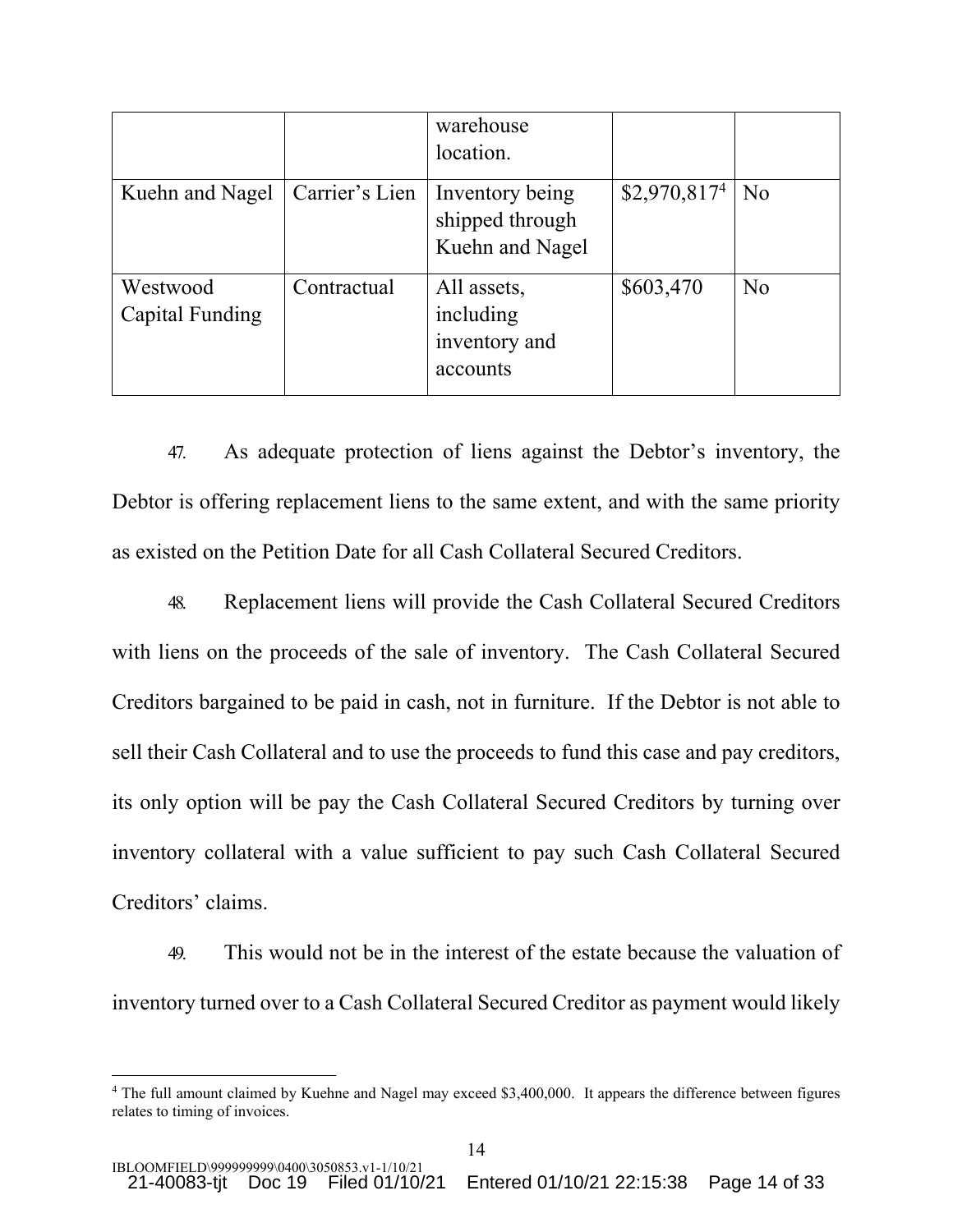be measured at forced liquidation value, while the Debtor expects to realize substantially more than forced liquidation value from the sale under the Consulting Agreement.

50. I believe that the best interests of all parties are served by the Debtors' proposed adequate protection and use of cash collateral.

B. Debtor's First Day Motion For Entry of Interim and Final Orders (I) Authorizing the Debtor to Enter Into the Consulting Agreement, (II) Authorizing and Approving the Conduct of Store Closing Sales, With Such Sales to Be Free and Clear of All Liens, Claims and Encumbrances, (III) Authorizing and Approving the Store Closing Procedures and (IV) Granting Related Relief (the "Consulting Agreement Motion")

51. Through the Consulting Agreement Motion, Loves seeks authority for the Debtor (a) to enter into that certain Sale Promotion Consulting Agreement dated as of January 7, 2021, by and between the Debtor, Planned Furniture Promotions, Inc. ("PFP") and Hilco Merchant Resources, LLC ("HMR") (a contractual joint venture of PFP and HMR, the "Agent"<sup>5</sup>), (the "Consulting Agreement"), a copy of which is attached to the Consulting Agreement Motion; (b) authorizing and approving the initiation of 25 store closings or similar themed sales at the stores listed on Schedule 2 to Exhibit 6-1 to the Motion (collectively, the "Sales", "Closing Stores", or "Store Closings"); (c) authorizing and approving the terms of the store

<sup>&</sup>lt;sup>5</sup> In accordance with the Consulting Agreement, the Agent is syndicating the transaction with Gordon Brothers Retail Partners, LLC ("GBRP") and SB360 Capital Partners, LLC ("SB360"). For all purposes, references herein to the "Agent" shall include PFP, HMR, GBRP, and SB360.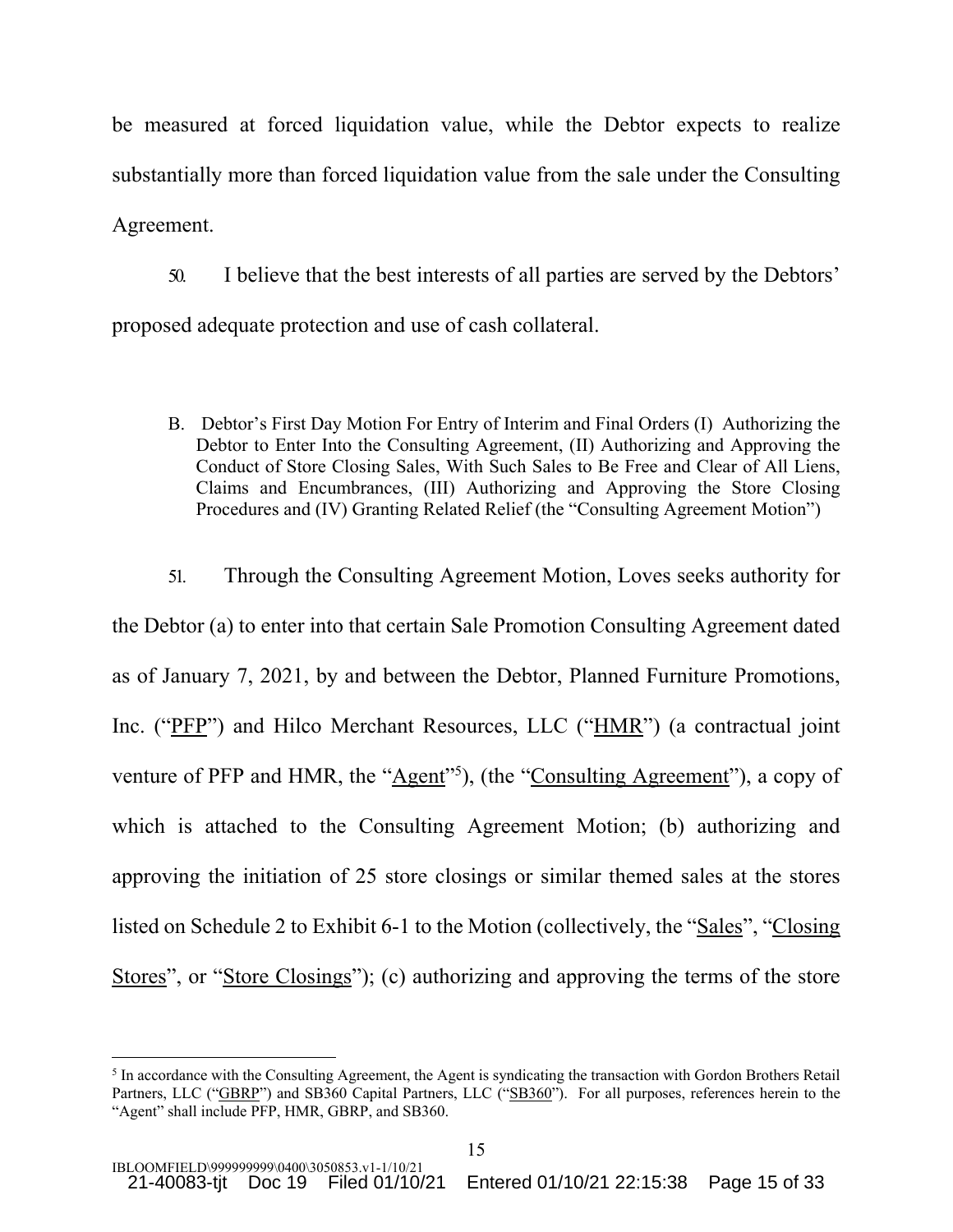closing procedures (the "Store Closing Procedures"), annexed as Schedule 3 to Exhibit 6-1; and (d) granting related relief.

52. As previously noted, since its inception, the Debtor has been working with PFP to liquidate excess inventory as and when needed to provide the Debtor with operating cash and to reduce operating expenses.

53. PFP is a specialized liquidator focused on inventory sales. Besides the Debtor, PFP has engaged in planned furniture promotions for other parties, including Art Van and dozens of other furniture stores (a list of some of PFP's successes can be found on its webpage at **https://pfpnow.com/listen-to-ourclients/?gclid=CjwKCAiAxeX\_BRASEiwAc1Qdkdw1JxNEkVjJtggrLfzM0io X0OSvnAkwcYoMh8hvPhKT6MFbKZZ1nBoCnlUQAvD\_BwE.**

54. In connection with its priority inventory sales and this sale, the Debtor has engaged in discussions with other potential liquidators and has determined that PFP is the most appropriate party to liquidate excess inventory due to its extensive experience in the industry, its reasonable terms and its history with the Debtor and its inventory.

55. The Debtor has determined in its business judgment that (a) the services of the Agent are necessary (i) for a seamless and efficient large-scale store closing process, as is contemplated by this Motion, (ii) to maximize the value of the saleable Company Inventory (as defined in the Consulting Agreement), (iii) to determine if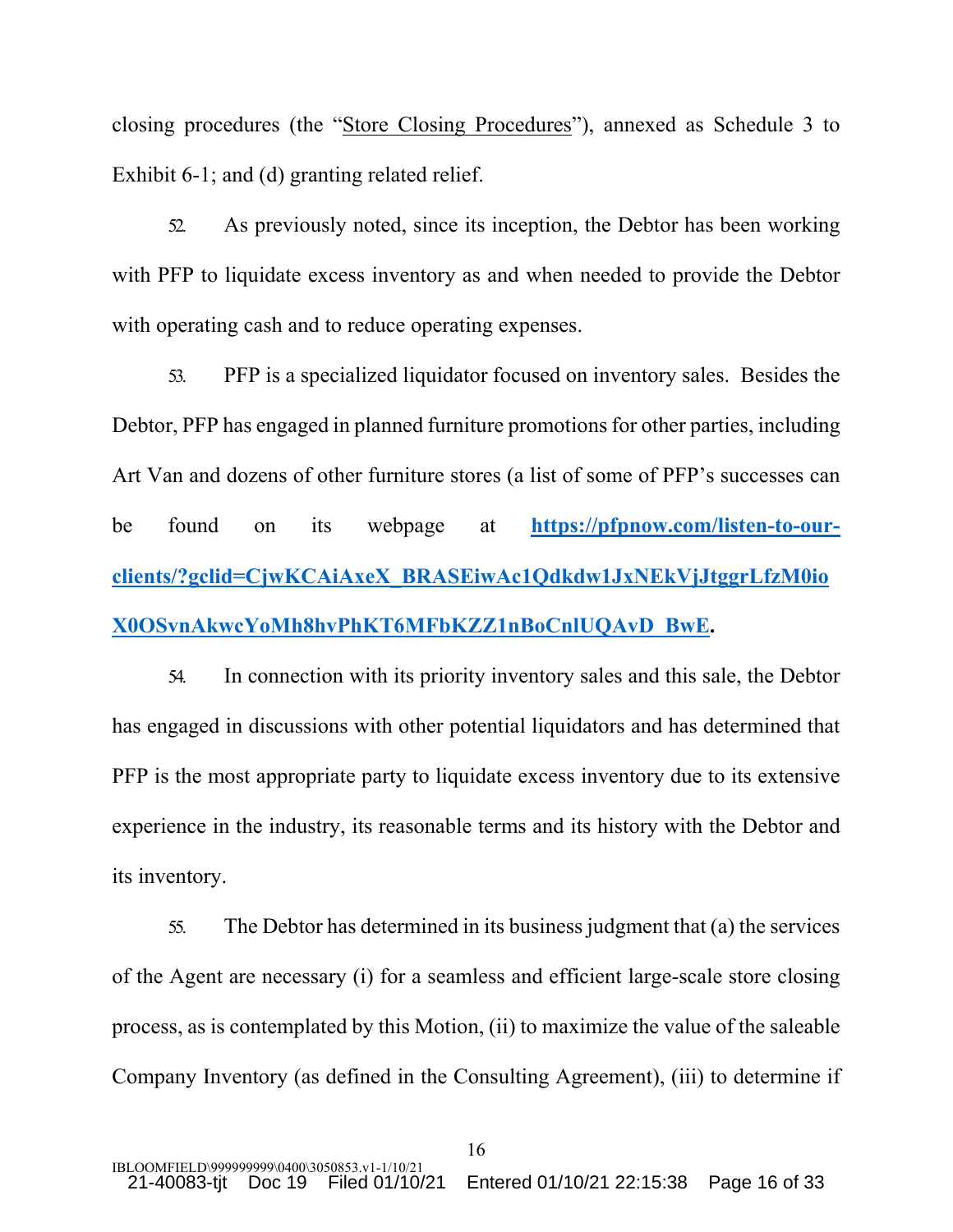sufficient funds can be raised to effect a restructuring of up to 12 stores after the Sales; and (b) the Agent is qualified and capable of performing the required tasks in a value-maximizing manner.

56. The scope of the Agent's services and fees are described in the Consulting Agreement Motion. These services and fees are reasonable and necessary to conduct a successful inventory liquidation event, and provide the estate with its best opportunity for a successful Chapter 11 case.

57. In my experience in the industry, relief from any local laws governing the conduct of store closing, liquidation, or other inventory clearance sales, including (but not limited to) state and local laws, statutes, rules, regulations, and ordinances (the "Liquidation Sale Laws"), and any contractual prohibitions that could otherwise inhibit or prevent the Debtor from maximizing value for creditors through the Store Closings is critically necessary to a successful sale.

58. Further, my experience informs my conclusion that the Store Closing Procedures provide protections to landlords and other parties that are typically concerned about liquidation sales and conform with the general objectives of Liquidation Sale Laws to prevent disruption of local government interests.

59. While it may seem contradictory that the Debtor seeks to conduct liquidation sales events to reorganize a core of its business operations, it is not. In fact, the only route to a reopening of any store locations is the accumulation of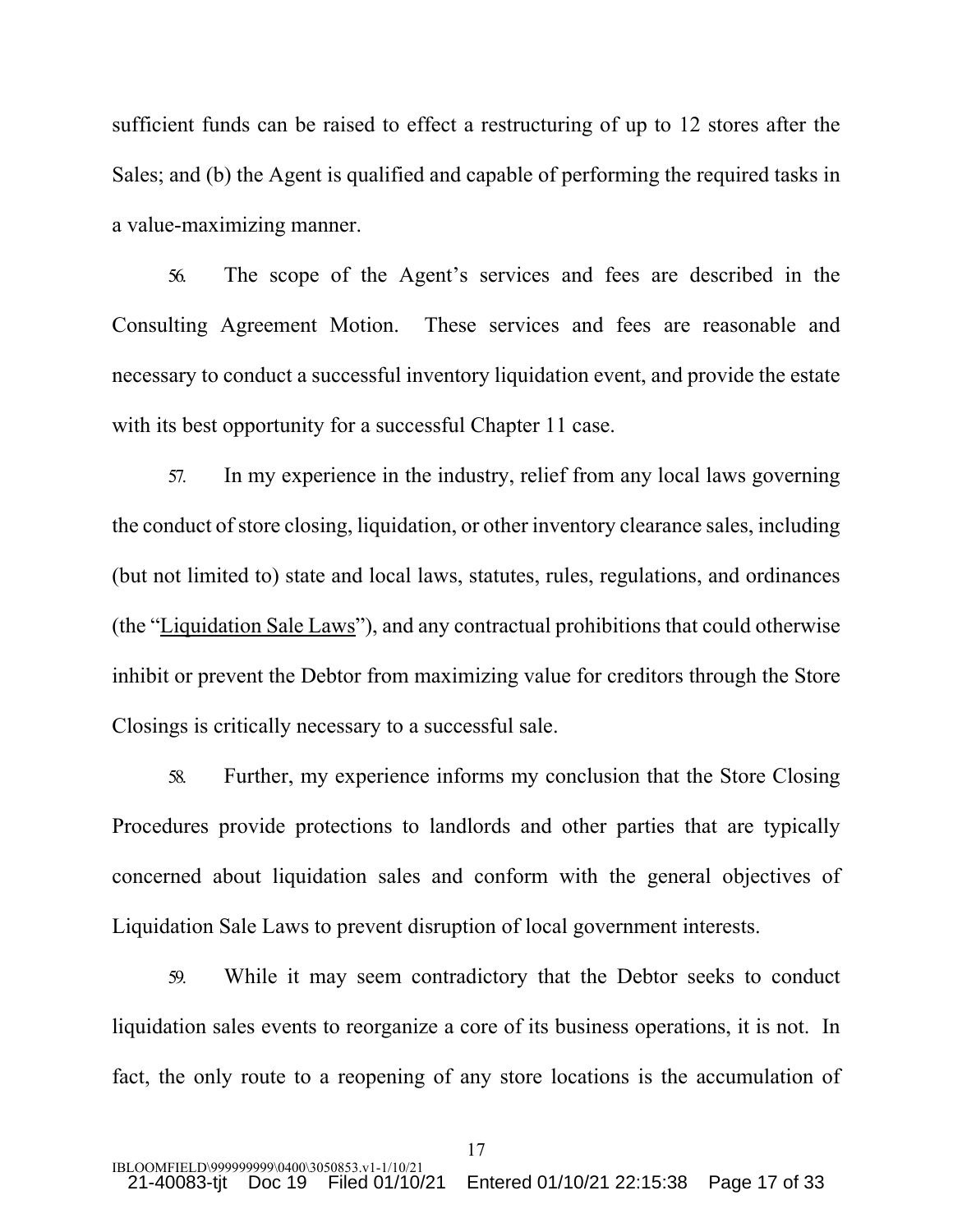sufficient proceeds from the sales to fund a reopening. Without a means of converting inventory to cash, the Debtor has no reasonable likelihood of maintain operations or reorganizing.

C. First Day Motion For Entry of Interim and Final Orders (I) Authorizing the Debtor to (A) Continue To Operate Its Cash Management System, (B) Honor Certain Prepetition Obligations Related Thereto, and (C) Maintain Existing Business Forms, and (II) Granting Related Relief (the "Cash Management Motion")

60. In order to ensure that the Debtor's Chapter 11 case is successful, it is critical that its operations face the minimum possible disruption. According, through the Cash Management Motion, the Debtor seeks to maintain its prepetition bank accounts through the interim period prior to the Consulting Agreement's approval and for limited purposes throughout the Chapter 11.

61. The Cash Management System is designed to control funds, ensure cash availability, and reduce administrative expenses by facilitating the collection and control of Debtor's funds. Any disruption of the Cash Management System would be materially detrimental to the Debtor's operations, as its business requires prompt access to cash and accurate cash tracking.

62. As of the Petition Date, the Cash Management System consists of two bank accounts (the "Bank Accounts"), both of which are located at Chase Bank, N.A. ("Chase") The Cash Management System is centralized around a main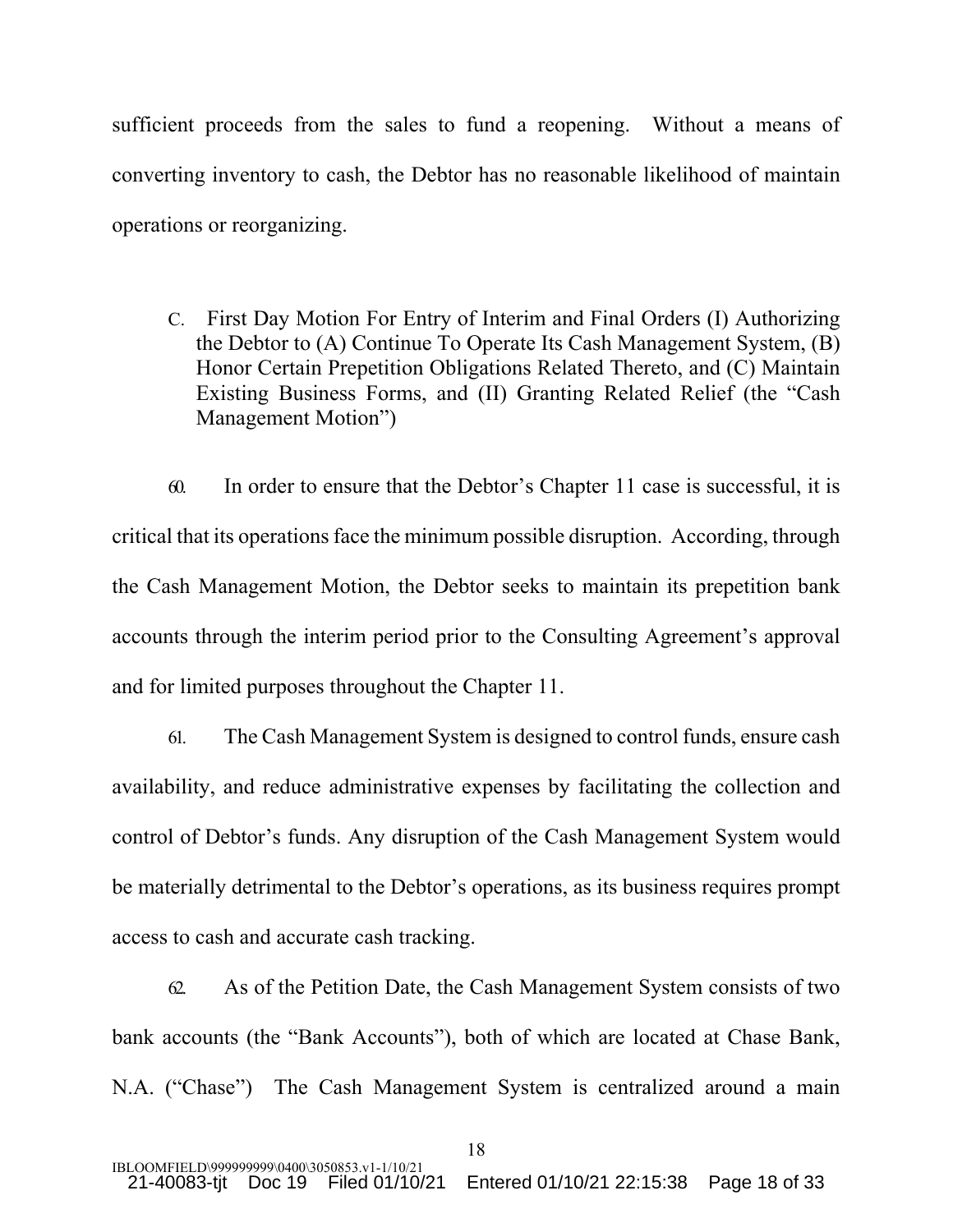operating account (account number ending in 0309 (the "Primary Operating Account") at Chase Bank, N.A. and a secondary account. (the "Secondary Account") While both accounts are used to collect incoming funds from its stores. Disbursements are made only from the Primary Operating Account. The Bank Accounts are identified on *Exhibit 6-1* to the Cash Management Motion.

63. Requiring the Debtor to adopt a new, segmented cash management system during these chapter 11 cases would be expensive, burdensome, and unnecessarily disruptive to the company's operations.

64. New bank accounts would increase operating costs, and the delays that would result from opening new accounts, revising cash management procedures, and redirecting daily store deposits would negatively impact the Debtor's ability to operate its business while pursuing these arrangements.

65. In this case, the maintenance of the Cash Management System is temporary, pending approval of the Consulting Agreement. After approval of the Consulting Agreement, the Debtor's accounts will have little activity during the liquidation sales, but may need to remain open to facilitate receipt of certain prepetition payments and other funds due to the estate. The Debtor will work with the U.S. Trustee's office to ensure that all further arrangements are permitted by the U.S. Trustee or the Court.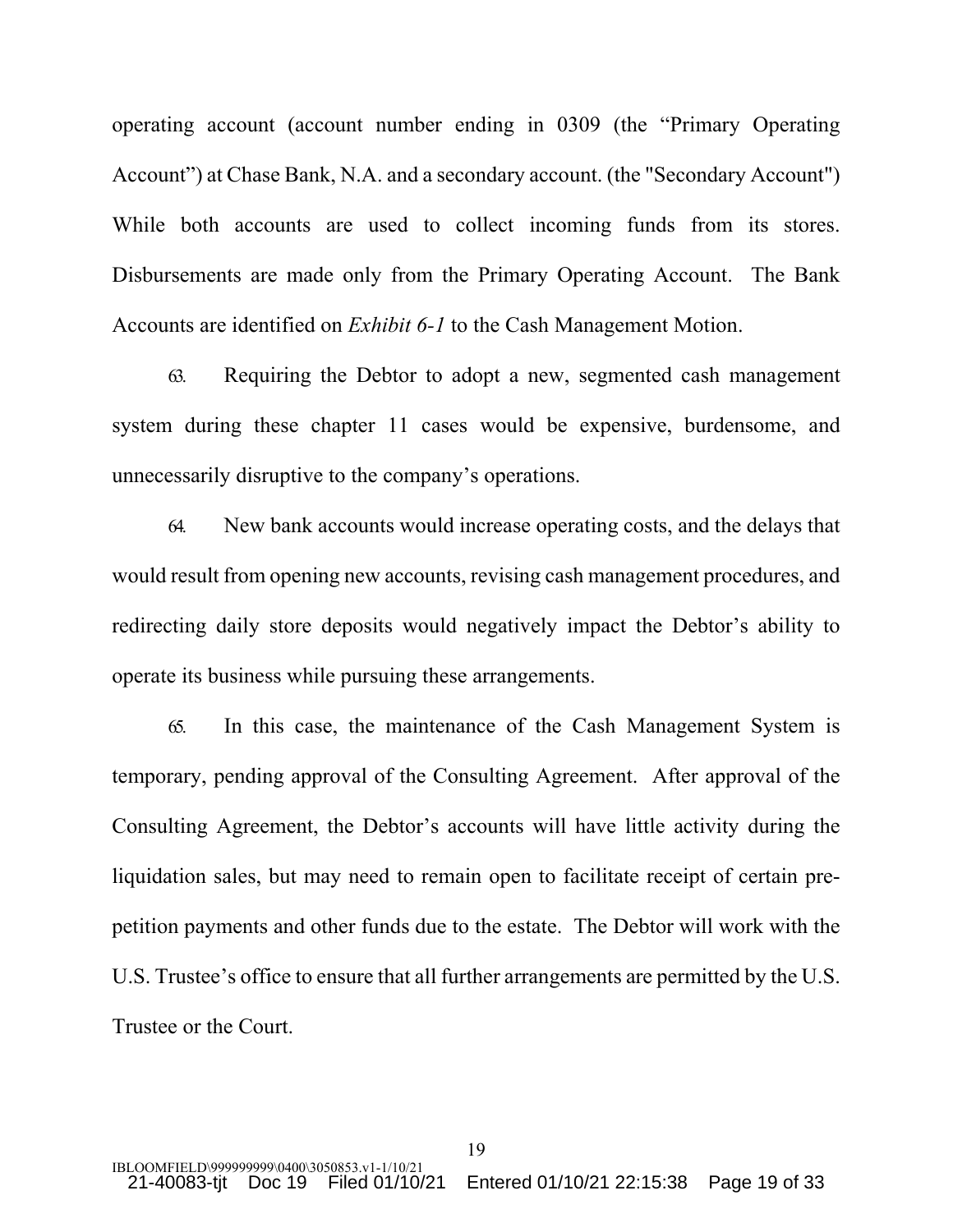66. I have reviewed the other requests made in the Cash Management Motion related to maintaining business forms, use of electronic funds transfers, payment of bank fees and similar fees and other matters. These requests are reasonably necessary to permit the Debtor to operate in the ordinary course of business, and best fulfill its duties under the Bankruptcy Code.

**D.** First Day Motion For Entry of Interim and Final Orders (I) Approving Form of Adequate Assurance of Payment to Utility Companies, (II) Establishing Procedures For Resolving Objections By Utility Companies, (III) Prohibiting Utility Companies From Altering, Refusing or Discontinuing Service, (IV) Authorizing, But Not Directing, Debtor To Pay Prepetition Critical Utility Costs and (V) Granting Related Relief (the "Utilities Motion")

67. To operate their business and manage their properties, Debtor obtains telecommunications, waste disposal, water, gas, electricity and other utility services (collectively, the "Utility Services") from a number of utility companies (collectively, the "Utility Companies") that are identified in Section IV of the Utilities Motion.

68. As of the Petition Date, to the best of Debtor's knowledge, \$855,078.00 is due to the Utility Companies. Based on their monthly average for the twelve months prior to the Petition Date, Debtor estimates that their cost of Utility Services for the next thirty days will be approximately \$250,000.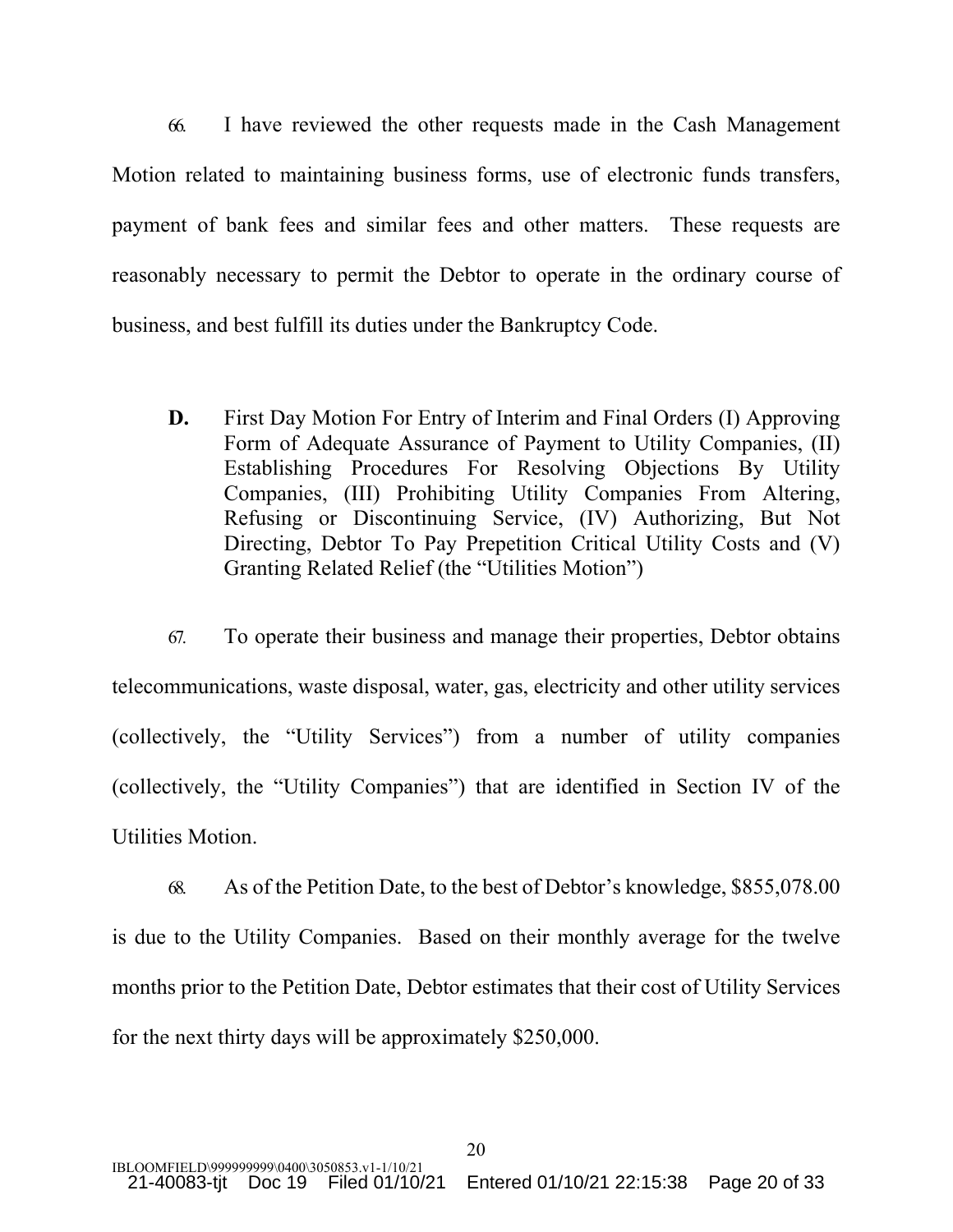69. If the Consulting Agreement is approved, as part of that sale, PFP would be responsible for payment of utility costs at the operating locations. Under the circumstances, the Utility Companies should be paid their post-petition bills, and extensive deposits should not be required.

70. Uninterrupted Utility Services are essential to Debtor's ongoing operations and, therefore, the success of Debtor's Chapter 11 case.

71. I believe that the Deposits Proposed in the Utility Services Motion provide security to the Utility Companies while preventing interference with the Debtor's Chapter 11 case.

**E.** Motion For Entry Of Interim and Final Orders Authorizing Debtor to (I) Pay Prepetition Employee Wages, Salary and Other Compensation and Reimbursable Employee Expenses and (II) Continue Employee Benefits Programs. (the "Payroll Motion")

72. The Debtor pays wages and other compensation to its employees every two weeks in arrears which has averaged approximately \$980,000 per pay period.

73. In light of recent reductions, Debtor expected payroll for both corporate office and stores to be approximately \$360,000 for the January 23, 2021 payroll and to be further reduced to approximately \$160,000 on the payroll date of February 6, 2021.

74. The Debtor's first post-bankruptcy payroll was due on January 8, covering the work period from December 20, 2020 to January 2, 2021 (the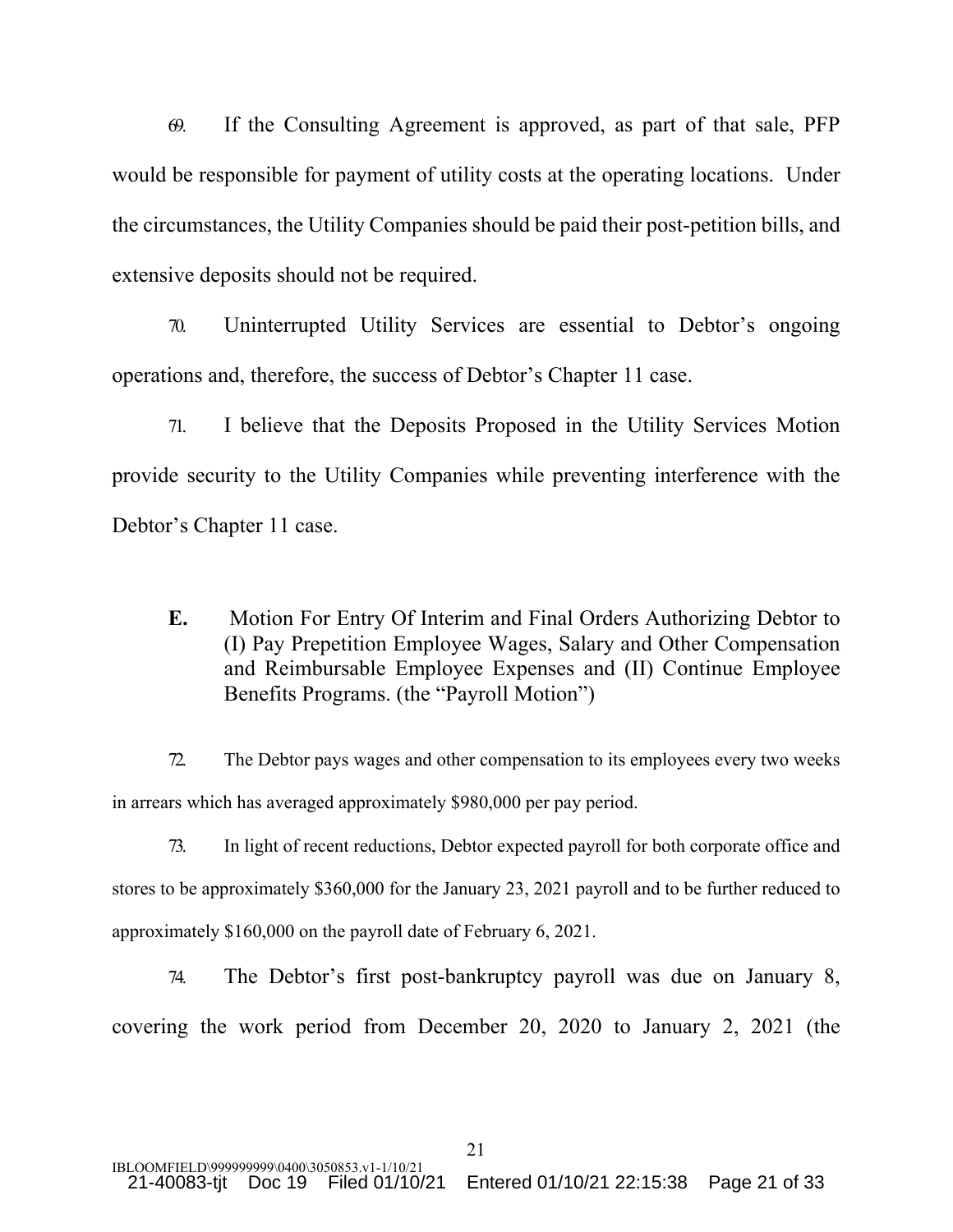"Prepetition Payroll"). Employees have been advised that the Debtor is seeking Court approval of payment of the Prepetition Payroll.

75. The Debtor maintains a number of commission programs to incentivize performance among its sales Employees, primarily in the form of sales commissions for store sales associates (collectively, the Commissions") Sales associates also receive a draw (an advance on commission payments) which is reconciled against sales.

76. The Debtor estimates that it currently has approximately \$85,000 in outstanding obligations to Employees on account of the Commissions which the Debtor seeks authority to pay in a manner consistent with historical practice

77. The Debtor also has withholding expenses related to payroll, including federal and states taxes, child support, garnishments, 401(k) deductions. The amounts of these withholding expenses are as specified in the Payroll Motion and are an essential, indivisible part of the Debtor's payroll.

78. Prior to the Commencement Date, several key officers of the Debtor, including the CEO and CFO resigned. The Debtor replaced those necessary officers with independent contractors, including myself. In addition, the Debtor uses contractors to fulfill IT and other critical functions (together, the "Independent Contractors"). I believe the authority to continue paying their Independent Contractors is critical to maintaining and administering its estate. These individuals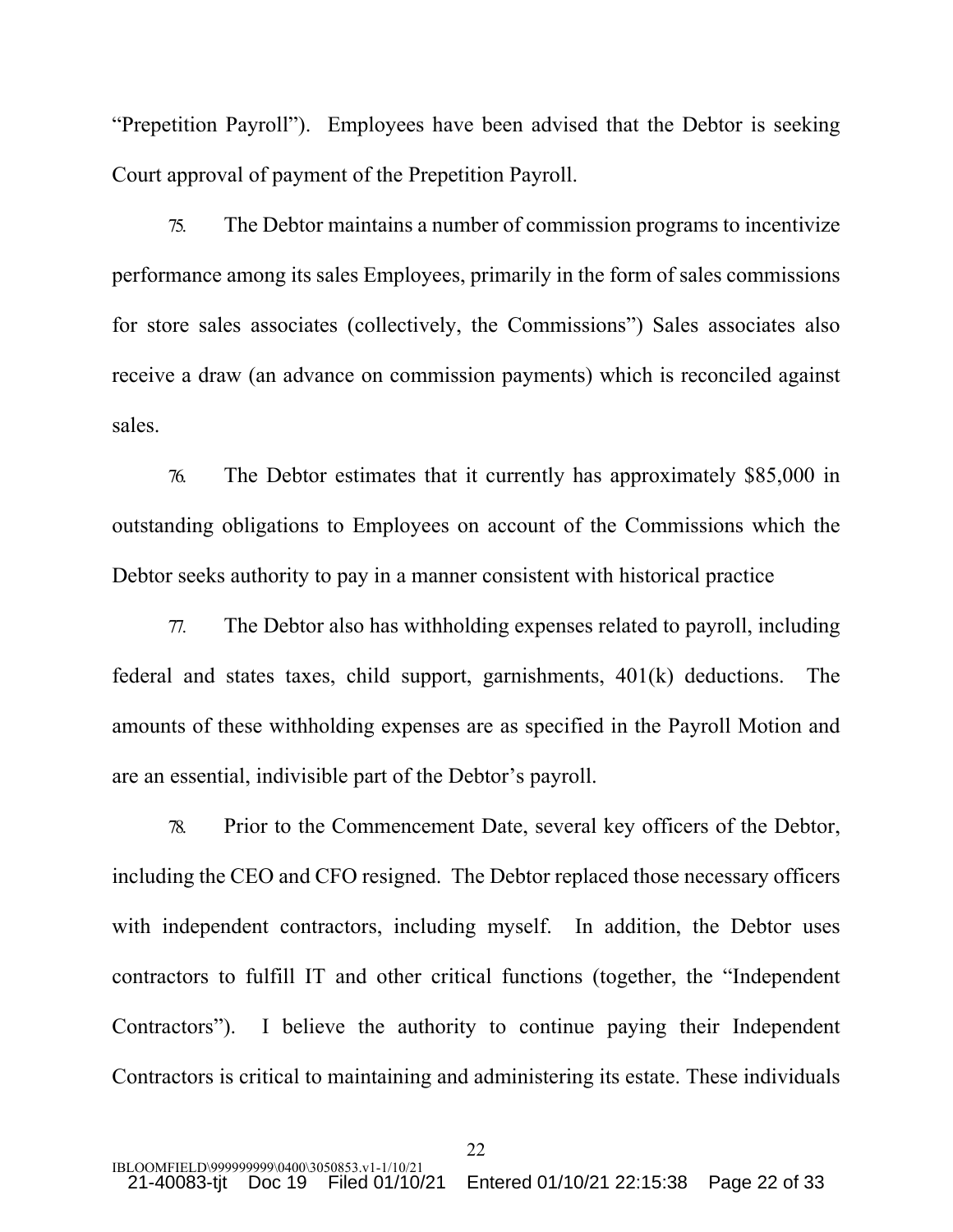could experience significant financial hardship if the Court does not permit the Debtor to continue paying their compensation.

79. As of the Petition Date, the Debtor estimates that it owes approximately \$55,000 on account of unpaid independent contractor payments (the "Unpaid Contractor Amounts"), all of which will come due within the first 7 days of this chapter 11 case.

80. Finally, in the Payroll Motion, the Debtor seek authority to pay certain ancillary fees, including payroll processing fees, employee reimbursable expenses and fringe benefits. The amounts due are set forth in detail in the Payroll Motion, and are truly a part of the employee wages that should be paid.

81. The Debtor does not believe any Employee is owed Employee Compensation and Benefits in excess of the \$13,650 priority wage cap imposed by section 507(a)(4) of the Bankruptcy Code (the "Priority Cap") and does not seek to pay unpaid Employee Compensation and Benefits to any Employee in excess of the Priority Cap by this Motion. Similarly, no fringe benefits or other expenses are owed in excess of the priority cap under section 507(a)(5) of the Bankruptcy Code.

82. The Debtor believes that payment of the items set forth in the Payroll Motion are critical to the success of its Chapter 11 Case.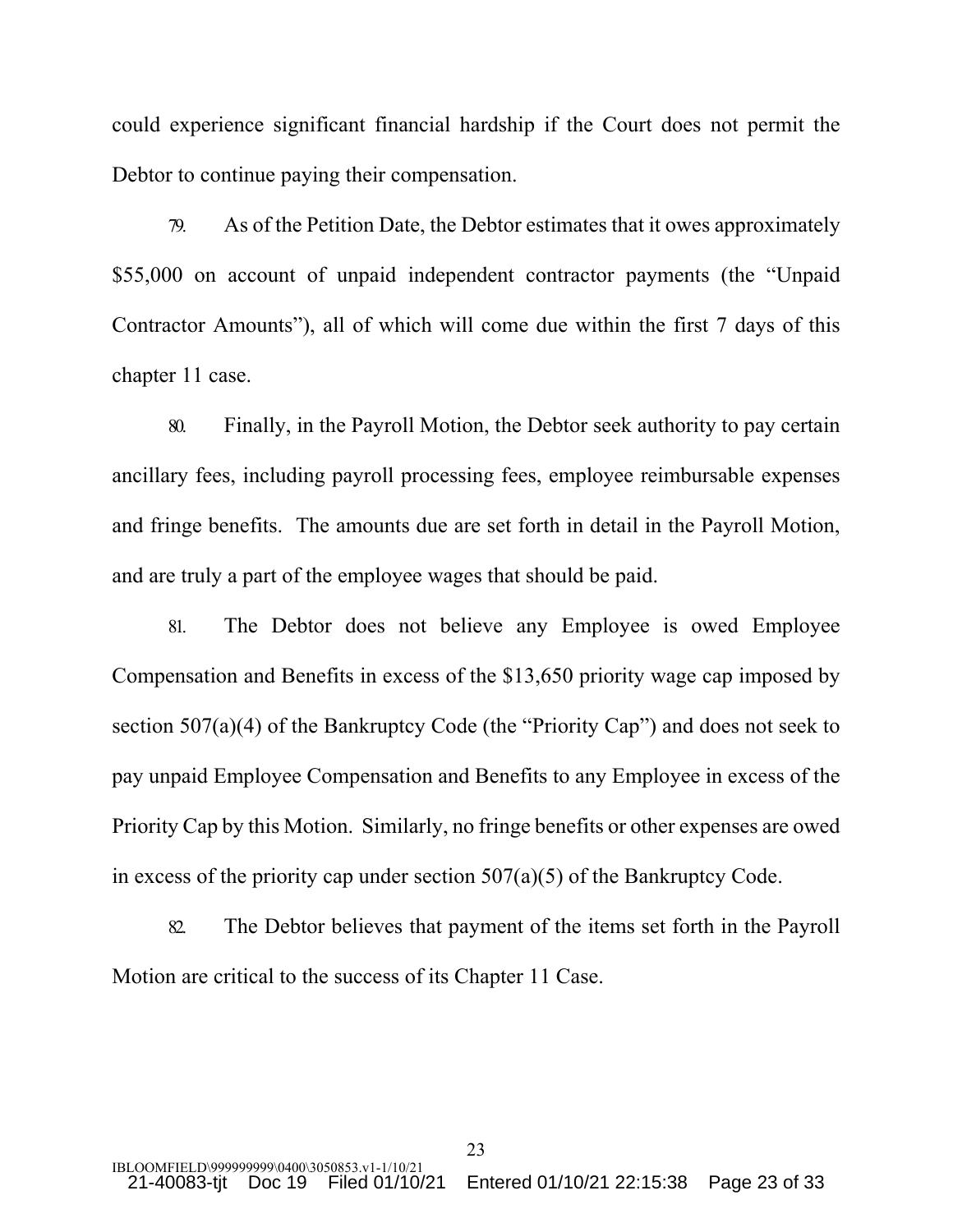I declare under penalty of perjury that the foregoing is true and correct and if called upon can testify to the same.

/s/ Mack Peters\_\_\_\_\_\_\_\_\_\_\_\_\_\_\_\_\_\_\_ Mack Peters Interim CEO, Loves Furniture, Inc.

Dated: January 10, 2021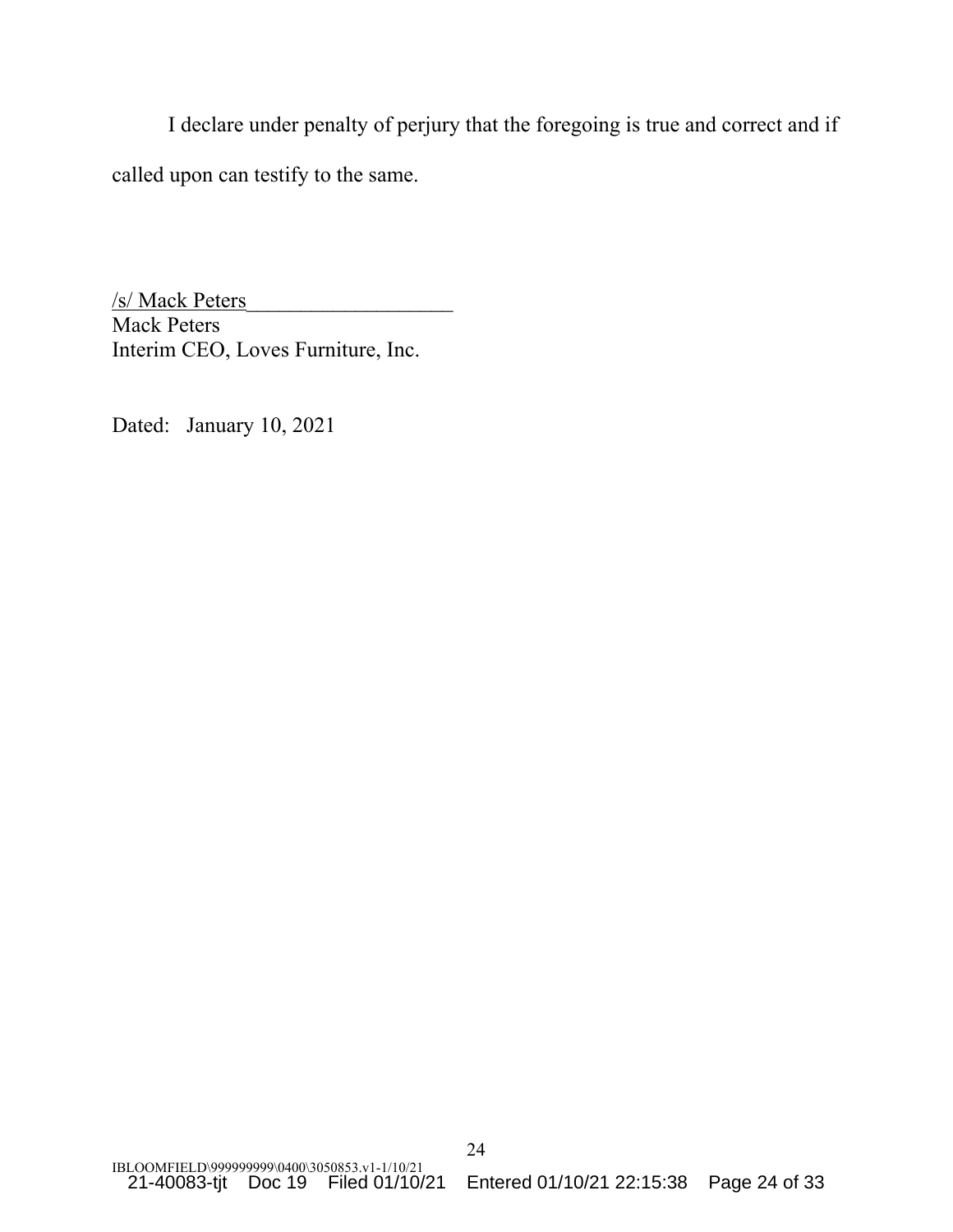#### **APPENDIX TO DECLARATION OF MACK PETERS:**

Part 1: Jeff Love and the Formation of Loves Furniture, Inc.:

1. Jeff Love is the president of US Assets. US Assets has been in the real estate business for approximately 10 years. US Assets is also acquires small businesses and retains the existing management staff to run the business. Through his acquisition work, Jeff Love became acquainted with representatives of STORE Capital and Essential Properties, landlords for some US Assets properties.

2. Sometime in February or March 2020, representatives from STORE Capital and Essential Properties approached US Assets about the possibility of leasing several of its properties formerly occupied by Art Van Furniture, LLC. (**"Art Van")** which was then in bankruptcy. They indicated they expected that the leases would soon be rejected by the Art Van Chapter 7 estate and they were looking for new tenants. The parties also discussed the fact that Art Van and its sister corporation Levin Furniture (**"Levin")** still had significant sales when it filed bankruptcy, and had left a void in the retail furniture market in the areas previously serviced by those locations.

3. Jeff Love, on behalf of US Assets, then began discussions with STORE Capital and Essential Properties about the possibility of setting up a start- up retail furniture corporation in former Art Van and Levin locations. The parties engaged in discussions of lease bundles which would be covered by master leases for a total of twenty-three STORE Capital locations and three owned by Essential Properties. The majority of the leases were in Michigan with others in Pennsylvania, Ohio, Maryland, Virginia and Illinois. The plan was to develop furniture stores in these locations as well as add other stores within the same market areas to reduce incremental expenses such as for advertising.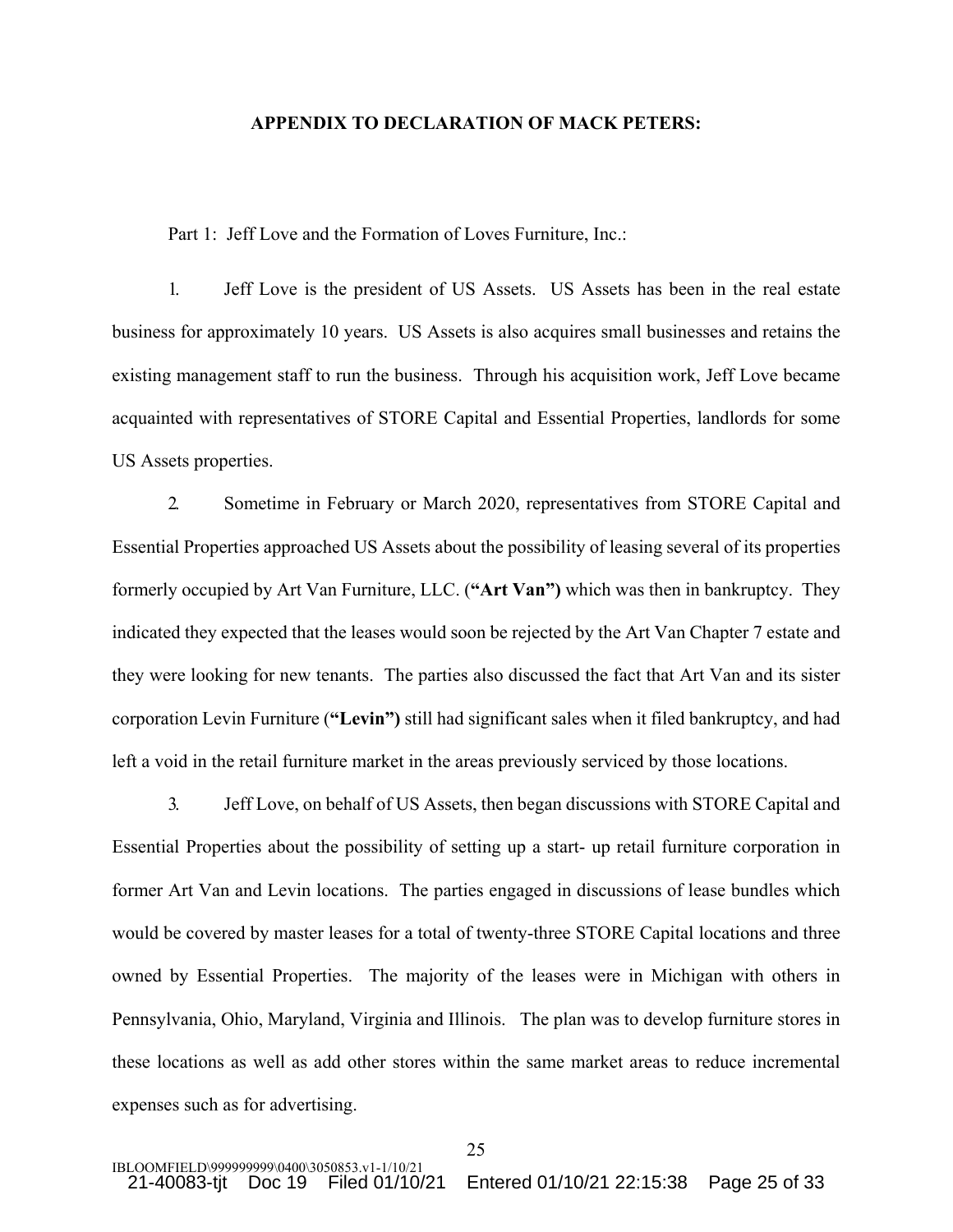Part II – Loves Creates a Staff

4. By April 30, 2020, Loves had hired its first leadership team comprised of a Chief Buyer, Chief Information Officer and E-Commerce Director, Warehouse Director, CIO, Chief Marketing Officer, Head of Stores and Director of Consumer Finance and a Director of Financial Planning and Analysis.

5. Each of these individuals was responsible for setting up systems to support the initial 26+ stores that would be opened in the next 4 to 6 months, as well as to hire the employees needed to run these operations. In mid-May, the Company hired a Director of Real Estate to negotiate the specific terms of leases as well as to identify potential sites for additional stores within similar geographic areas of the original 23 stores and a potential site for a warehouse. On May 26, 2020, Loves hired its first CFO who resigned to take another offer after only two weeks. He was replaced by an interim CFO shortly thereafter.

6. After Loves entered into its first leases in May 2020, the staff, working from an empty showroom in Royal Oak, Michigan prepared to begin operations.

Part III – Loves Expands its Initial Footprint

7. As Loves' new staff coalesced, Loves continued to round out its portfolio of locations in Michigan, especially in metro-Detroit. On May 29, 2020, Loves entered into a lease with Agree Ltd. Partnership for the former Art Van Canton Michigan location, in a high-visibility location that had a history of strong sales performance for Art Van. . The rent is \$1,339,626.36 a year paid monthly. Agree provided Loves with \$250,000 in TI dollars The Canton store opened on August 28, 2020 and was one of the first locations opened by Loves.

8. Thereafter Loves continued to add additional properties. For the most part, its intention was to round out existing markets. However, on July 30, 2020, Loves entered into three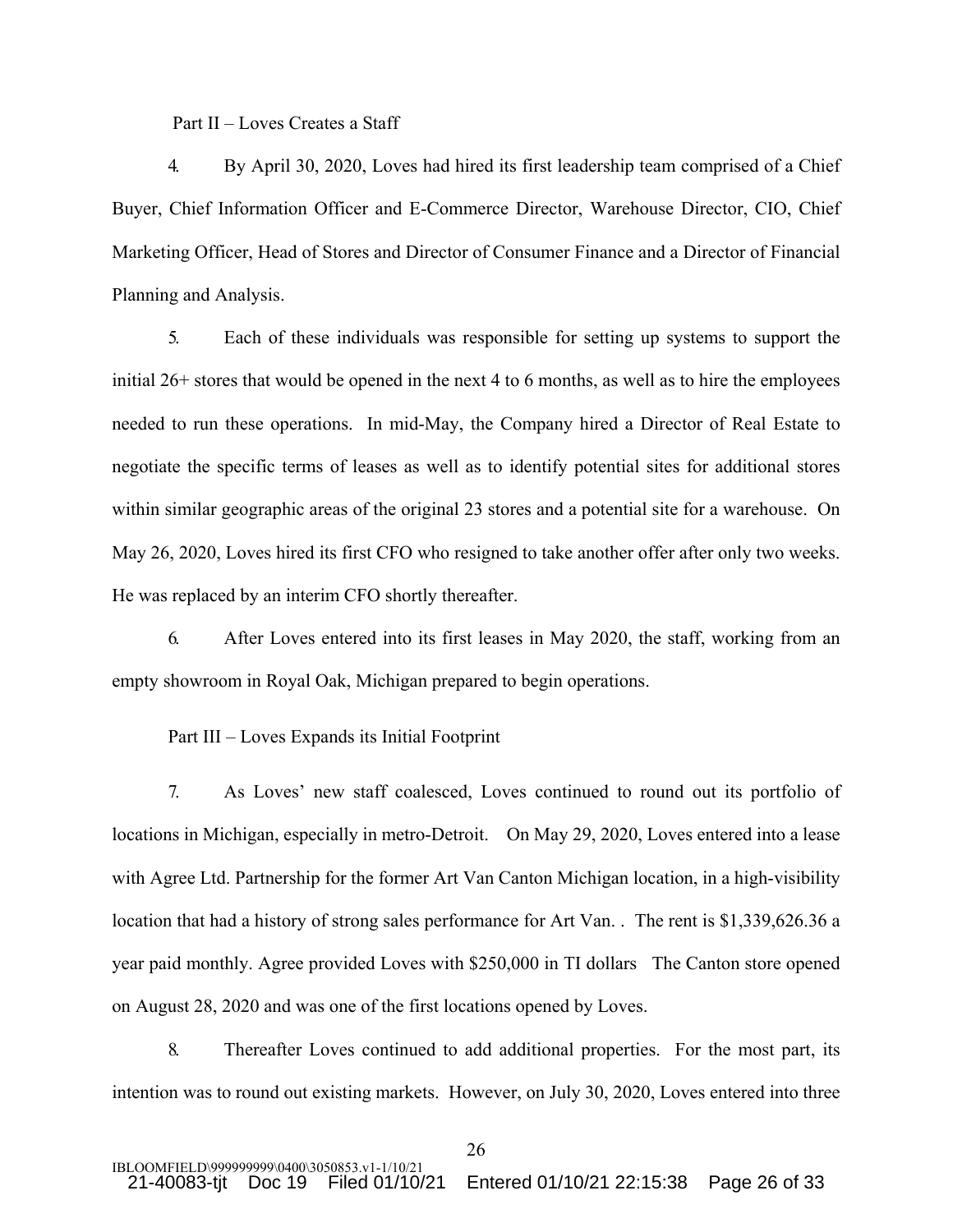leases for properties in the Youngtown area of Ohio/Pennsylvania (the "Youngtown Leases"), a new market for Loves. The landlord for these stores is  $A \& R$  properties. The annual rent for these properties was \$869,200 and no TI was offered.

9. Loves rounded its portfolio by entering into other leases at locations profitable for the former Art Van or Levin. It entered into a lease with SBV-Holland LLC for property located in Holland, Ohio, a suburb of Toledo and a sublease with JJWSC for a property previously located in State College, PA.

10. LCN was the landlord of Art Van's warehouse and corporate offices located in Warren, Michigan. Beginning in May, Loves began discussions with LCN about the possible lease of the warehouse and corporate offices formerly leased by Art Van. However, prior to Loves ability to occupy the warehouse and corporate offices, American Signature, Inc. ("ASI" which operates furniture stores under the Value City name) purchased Art Van's inventory and had the right to conduct liquidation sales at the location where the inventory was kept including and to use the former Art Van warehouse through September 30, 2020. This left Loves without a warehouse until October 1, 2020. On that date, Loves began its lease of the Warren warehouse from LCN at an annual rental of \$1,840,136.25 paid quarterly at \$710,034.06. It also entered into leases for newly rejected leases on other LCN properties at Kentwood, Comstock Park and Warren locations.

11. On October 7, 2020, Loves leased a former Art Van location in Jackson Michigan from Argyle Acres for \$182,796,96 a year. This was the last store to be leased by Loves. It opened to the public on December 19, 2020.

#### Part IV – Logistics and Warehousing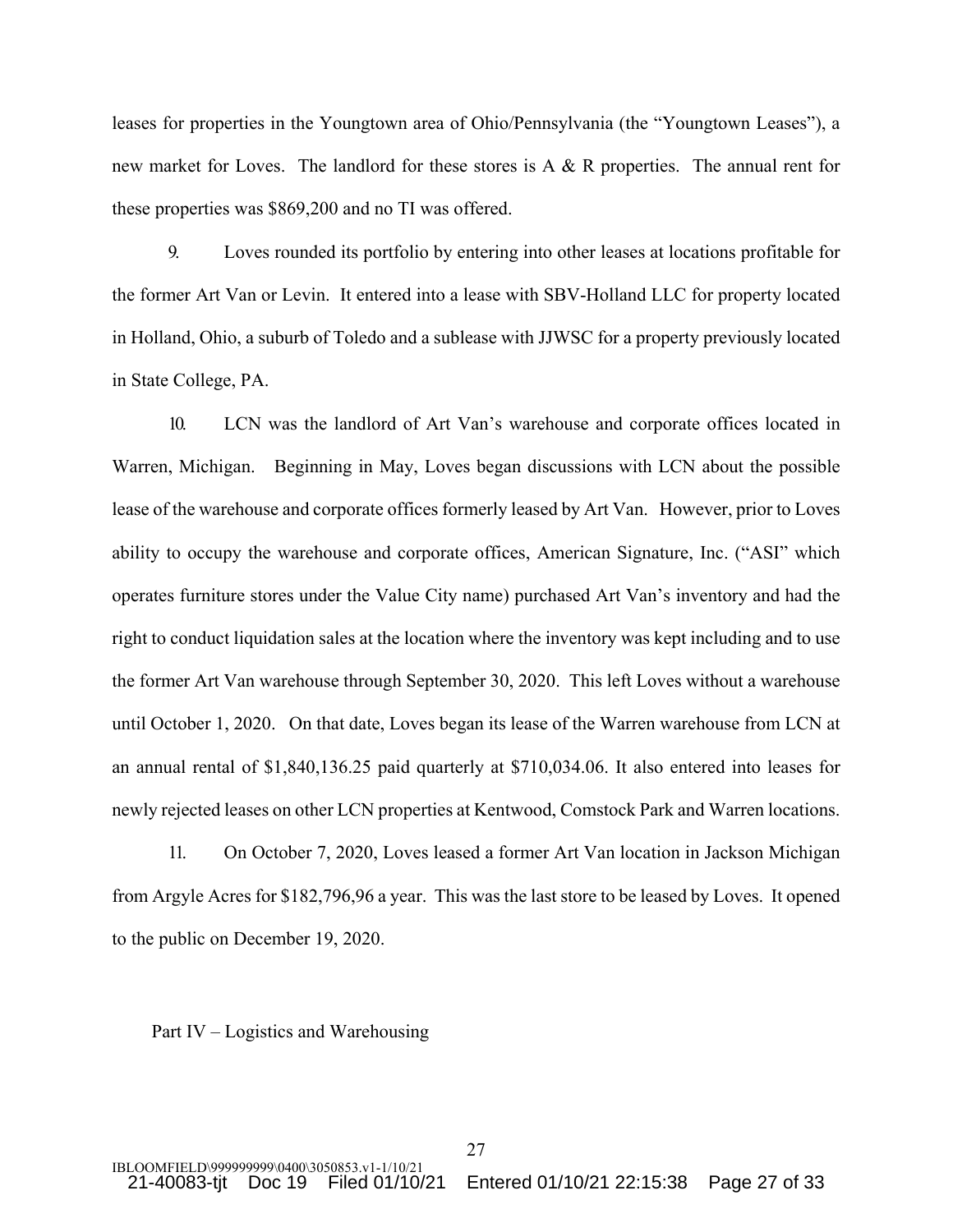12. The store locations do not have space to house all of Loves' furniture inventory. Loves Furniture ordered its first product in June and was scheduled to receive orders beginning as early as mid-July. Loves would not have access to the Warren warehouse until October 1, 2020, and even then would not be immediately able to receive inventory.

13. When it became clear that Loves could not have access to the Warren warehouse before orders arrived, Loves began looking for temporary warehouse space. Loves also sought a vendor to manage its warehouse and to provide cartage services for goods moving from the warehouse to the stores. Ultimately, Penske Logistics Services was selected. Since goods were on their way, Loves urgently needed a location to store inventory until it received access to the Warren warehouse in October. Most items were purchased in bulk (i.e. 100 sofas) and vendors were not willing to split the shipment between multiple locations. Even if the vendors had been willing to ship directly to stores, most stores were not in a position to be able to receive merchandise (some were holding liquidation sales of former Art Van inventory, others had construction work going on). Penske located a warehouse in Burton, Michigan (the "Burton warehouse") that had 412,630 square feet of storage space available for temporary lease. Although Loves only wanted space until October, the landlord was only willing to lease space for a minimum term of 6 months. Originally, Penske was going to lease the Burton warehouse and would then charge a mark-up to Loves on the rent. Instead, Loves leased the Burton warehouse directly. It entered into an agreement for the Burton warehouse on July 17, 2020. Under the terms of the lease it paid a \$215k monthly rental for 6 months plus a \$215K security deposit.

14. Loves signed an agreement with Penske on July 20, 2020 that was effective as of July 17, 2020. Although Loves was using Storis as both its POS and financial reporting systems, which came with a WMS that was included in its cost and was integrated into the POS and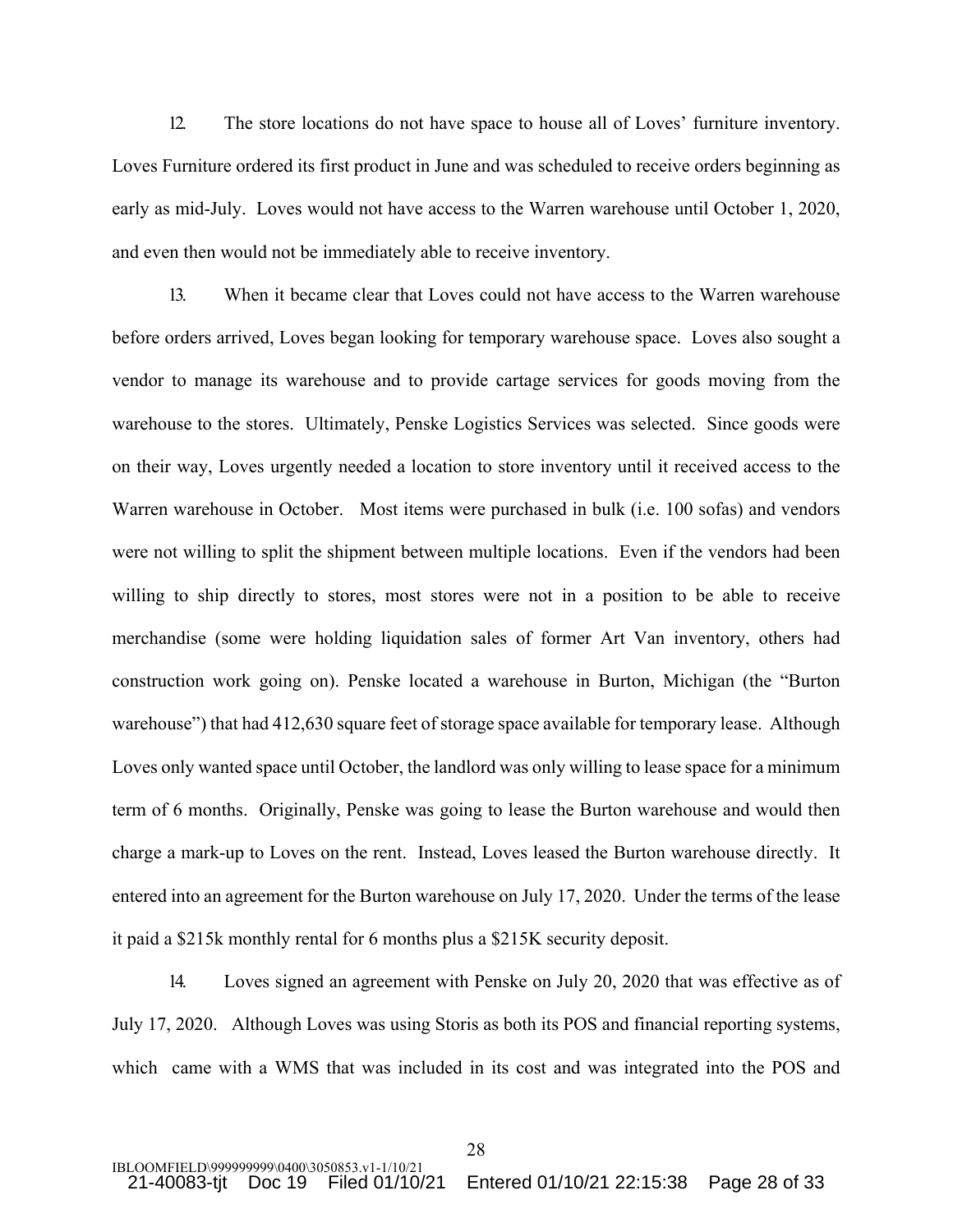financial systems, Penske insisted on using its own WMS to avoid the expense of training its employees on Storis. This required Loves to build integrations between Storis and Penske's WMS.

15. Because Loves was a startup corporation with no established credit, Penske requested some form of payment assurances. Ultimately the parties agreed that Loves would prepay \$1,000,000 as a deposit which it did on July 23, 2020. The amount was determined to be slightly above the anticipated monthly total fees for both warehouse and cartage. Each month, the monthly payment would be deducted from the deposit and Loves would replenish the amount so that \$1M deposit would cover costs for the following month.

16. It quickly became clear that the Burton warehouse was not large enough to hold all of Loves incoming orders. Loves then entered into an agreement with Evans Distribution Systems to lease approximately a minimum of 100,000 square feet of warehouse space to store mattresses from at its Allen Park storage facility beginning August 12, 2020 for the sum of \$27,000 for rent plus logistics cost and labor. This is referred to as "Evans 1". The agreement permitted Loves to flex up to an additional 100,000 square feet as needed, and it ultimately leased approximately 177,000 square feet from Evans 1. Evans used its proprietary warehouse management system ("WMS") which labeled goods, entered them into its inventory system, and tracked the goods.

17. Loves needed additional warehouse space and on August 17, 2020, leased an additional 100,000 square feet of space from Evans Distribution Systems at its Lincoln Park facility. ("Evans 2"). Again, these goods were entered into Evans' WMS.

18. As stores were set to open in mid-August, Loves would inform Penske and Evans of the goods needed to be delivered to prepare for store openings. It was Penske's responsibility to find those items in the Burton warehouse, load them and deliver them to stores. Evans was expected to do the same for its two locations. Although Evans had no issues in doing so, Penske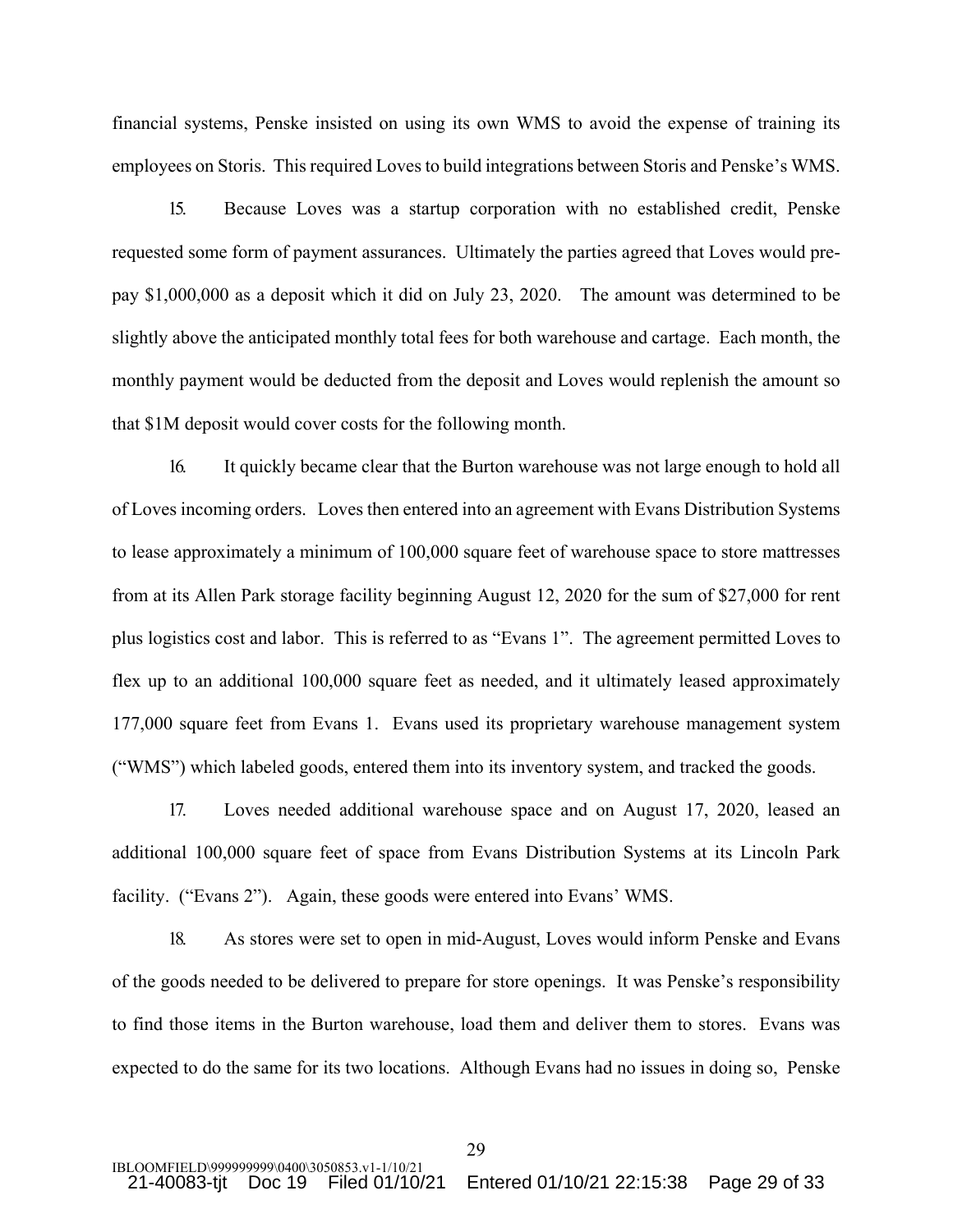had trouble identifying goods and sent goods to the wrong stores so that one store would get two of everything and another store received no goods. When this happened, Penske's WMS required that the goods be returned to the warehouse, re-entered into the warehouse inventory and then reissued to the correct store. Loves would be charged for the trip to the incorrect store, the trip back to the warehouse, and then again for the trip to the correct store. Penske often sent out trucks that were less than half loaded which again was charged a flat rate. These warehouse issued delayed store readiness to open and required additional trips to deliver goods thereby increasing fees billed to Loves and delaying a stream of income from the stores. In addition, the Storis information on inventory uploaded from Penske's WMS often reported inaccurate information.

19. However, the Burton and Evans systems were not integrated, and items were often not where the WMS indicated they could be located. As a result hundreds of deliveries were delayed or ultimately canceled because the merchandise needed to fulfill a customer's order could not be located within the Burton warehouse.

20. Loves took possession of its permanent warehouse which it leased from LCN on October 1<sup>st.</sup> Rent was \$2,840,136.25 for the first year and was to be paid in quarterly payments of \$710,034.06. It spent the first 2 weeks installing required safety lighting needed to obtain a certificate of occupancy, installing wi-fi and telephony systems needed for the WMS and readying the warehouse. Merchandise was then moved in from the two Evans warehouses and from the Burton warehouse. Evans 1 was cleared on November 30, 2020, Evans 2 on November 24, 2020 and the Burton warehouse on December 4, 2020. Because Penske was busy consolidating the warehouses, Evans assisted with the process.

21. Even after the warehouses were consolidated, Penske continued to have difficulty finding goods to fulfill orders within its warehouse or provide accurate counts. Additionally, it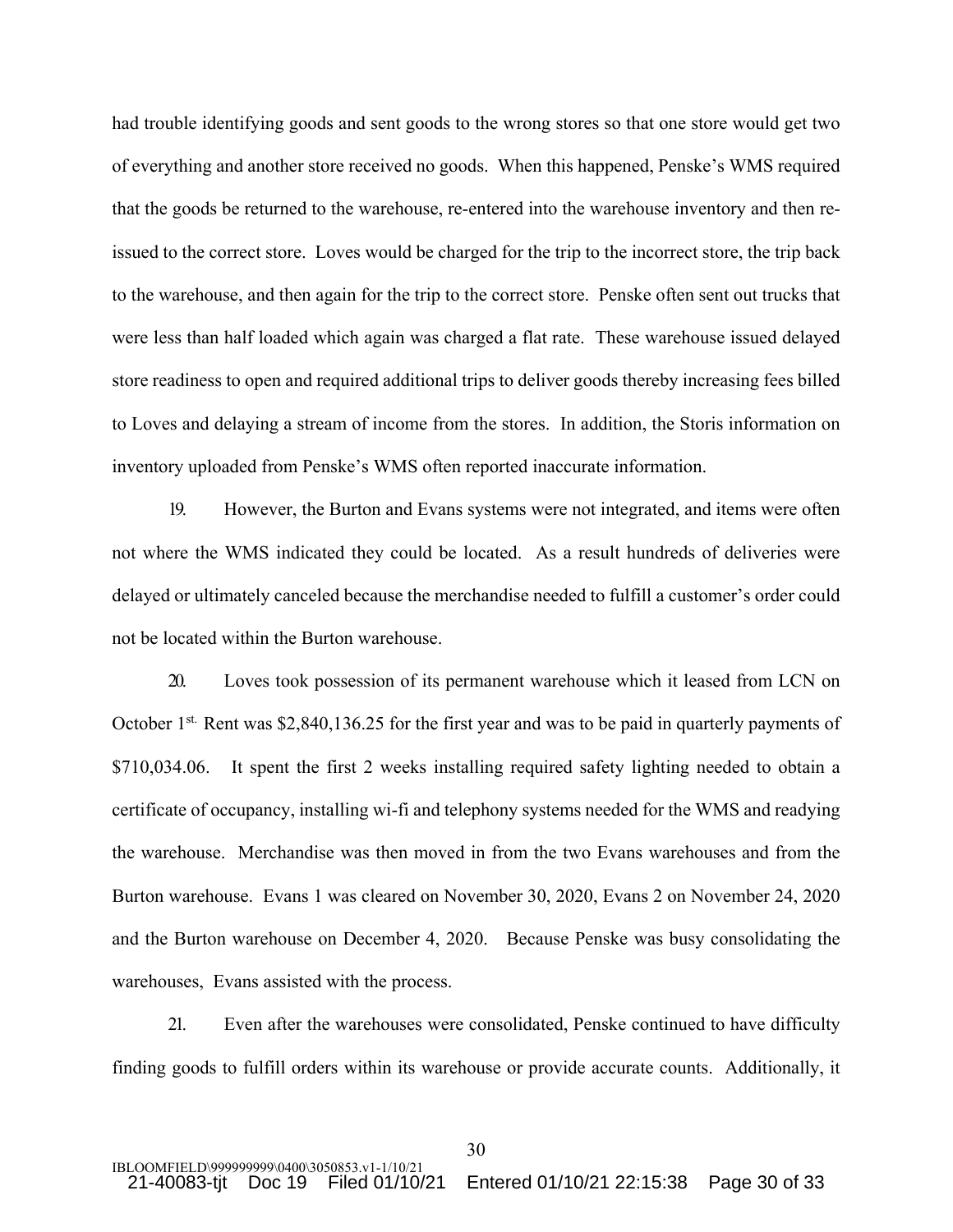had yet to set up its WMS to allow for customer pick-ups from the warehouse so it remained necessary to ship items to stores where they could be picked up by customers to avoid a delivery fee. However, Loves was required to pay a substantial fee for each piece delivered from the warehouse to the store for customer pick-up.

## **Part V: Delivered Sales**

22. While initial sales were strong as compared to the projections, sales fell significantly in light of Loves' difficulty locating, obtaining and delivering merchandise to its customers. Many of Loves' suppliers refused to ship further product, much of which had been ordered in May and June, so that items that were expected to be received on which customer deposits had been taken were not longer expected. For some of those items, the unreceived shipments included items that would complete a customer's order without which it was rendered unsaleable. For example, a customer may have ordered a three piece sectional, Loves had received only 2 pieces, and the third piece needed to complete the set might be in the unreceived shipments which the supplier was unwilling to ship due to lack of payment.

23. The problem of customer cancelations was exacerbated by Loves' decision to close the PA stores, transfer Ann Arbor and Westland to ASI, and then have PFP liquidate another 13 stores in November, 2020. This led many customers to believe that Loves was closing all locations. Customers' uncertainty as to whether Loves would remain in existence, led to numerous cancelations to the point where daily cancelations often exceeded daily sales.

24. In its 4 months of being open, Loves delivered approximately \$40,000,000 in furniture.

#### **Marketing**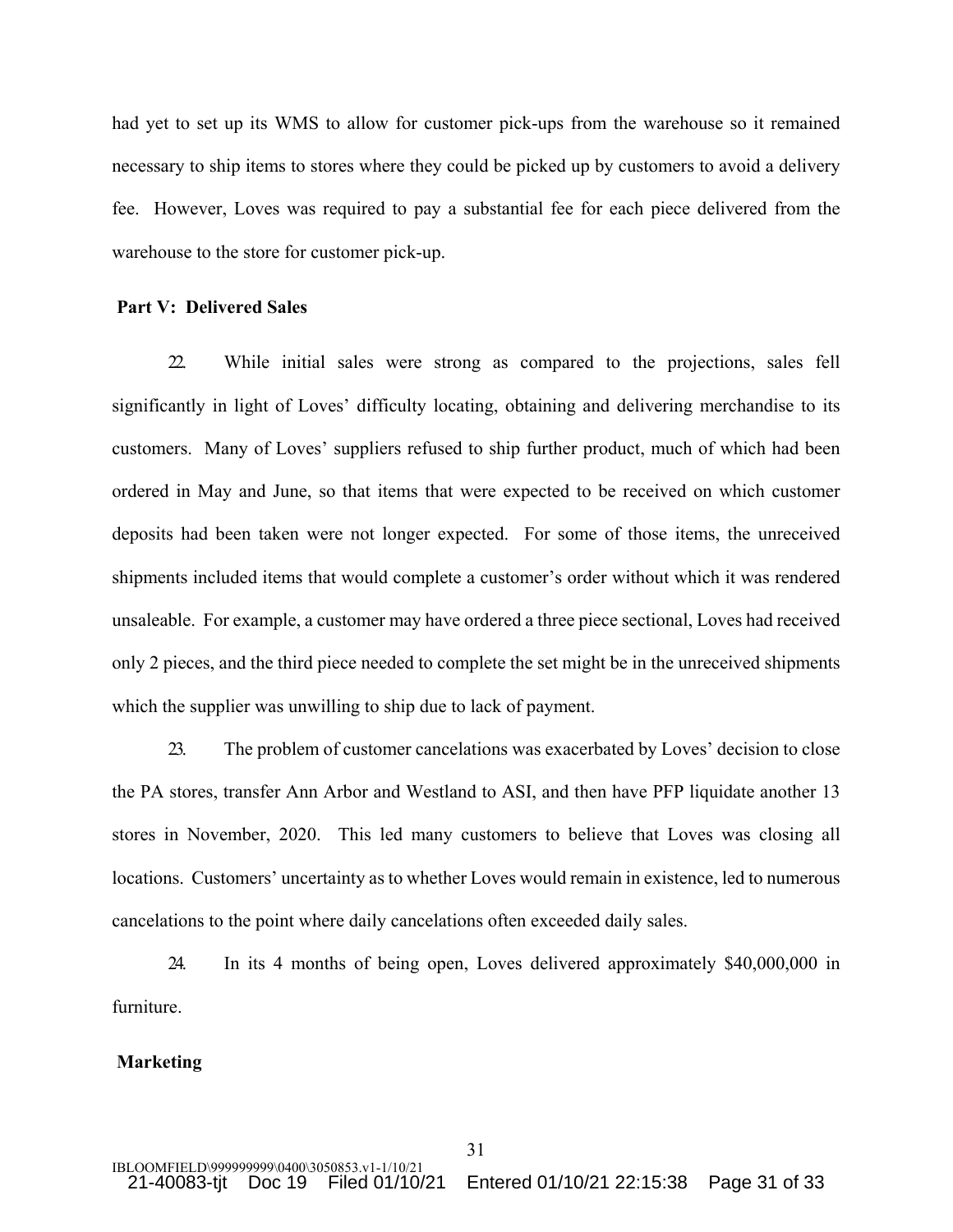25. Loves believed that getting its name out into the market was crucial for a start-up organization and that a strong Marketing Department was essential for this purpose. Loves hired a Chief Marketing Officer on May 6, 2020, who had significant experience in retail organizations. He began to build a team to work on creative for the stores, the Loves website, social media sites, print, radio, TV and streaming. The team also worked on promotions and marketing events to develop name recognition for Loves. By July, the Marketing team had ten employees and had grown to eighteen employees by the end of October. They also contracted with individuals working on a freelance basis when needed.

26. In addition to its internal staff, Loves retained Doner as its marketing agency on June 1, 2020 for a contract that ended on December 31, 2020. Doner provided the creative pieces for Loves television, radio and other marketing efforts. Between July and September, 2020, Loves paid Doner a series of payments equaling \$233,333.33. In mid-October, sent Doner a notice that it would not renew its agreement and looked to replace them with a less expensive firm. By the time the Agreement with Doner ended Loves had an outstanding balance of \$642,917.33 which remains outstanding.

27. In November, 2020, Loves began negotiations with a smaller local agency to replace Doner. Although an agreement was being negotiated, I have been informed that the replacement agency began work in anticipation of a contractual relationship and incurred fees. In addition, Loves through its Marketing Department, retained Assembly as its media buyer. Assembly purchased more than \$6,300,000 in media buys on television, radio and streaming services through mid-December of which approximately \$5,000,000 remains outstanding. Other marketing vendors include agencies to create direct mail marketing pieces and a public relations